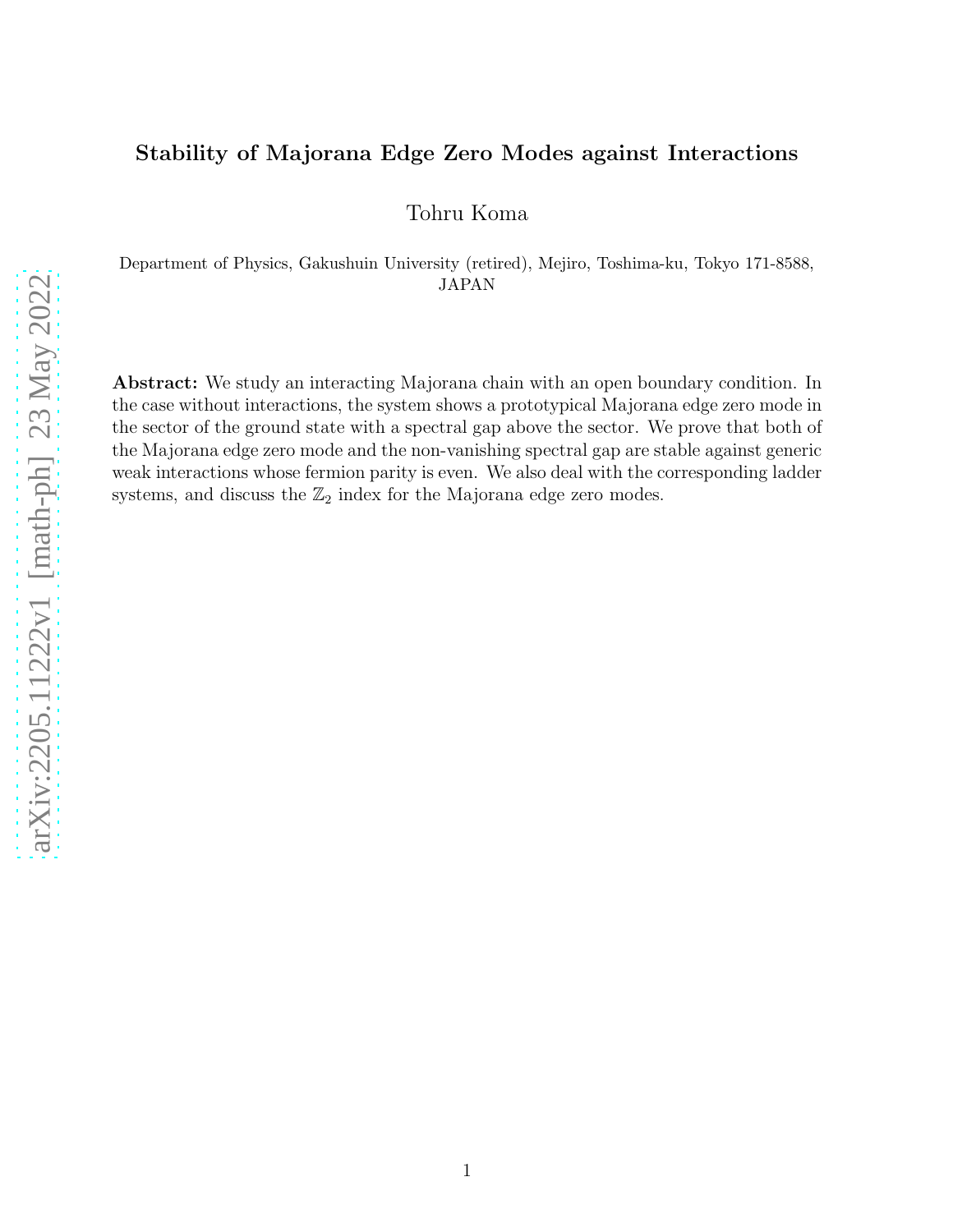# Contents

|             | 1 Introduction                                                           | 3              |
|-------------|--------------------------------------------------------------------------|----------------|
|             | 2 Preliminaries                                                          | $\overline{4}$ |
|             | 3 Majorana-Hubbard chains                                                | 5              |
|             | 4 Majorana-Hubbard ladders and edge $\mathbb{Z}_2$ index                 | 7              |
| $5^{\circ}$ | Explicit construction of Majorana edge zero modes                        | 8<br>8<br>9    |
|             | A Stability of the spectral gap                                          | 12             |
|             | <b>B</b> Proof of the existence of $\gamma$ satisfying $[H, \gamma] = 0$ | 21             |
|             | C Locality of Majorana edge zero mode                                    | 23             |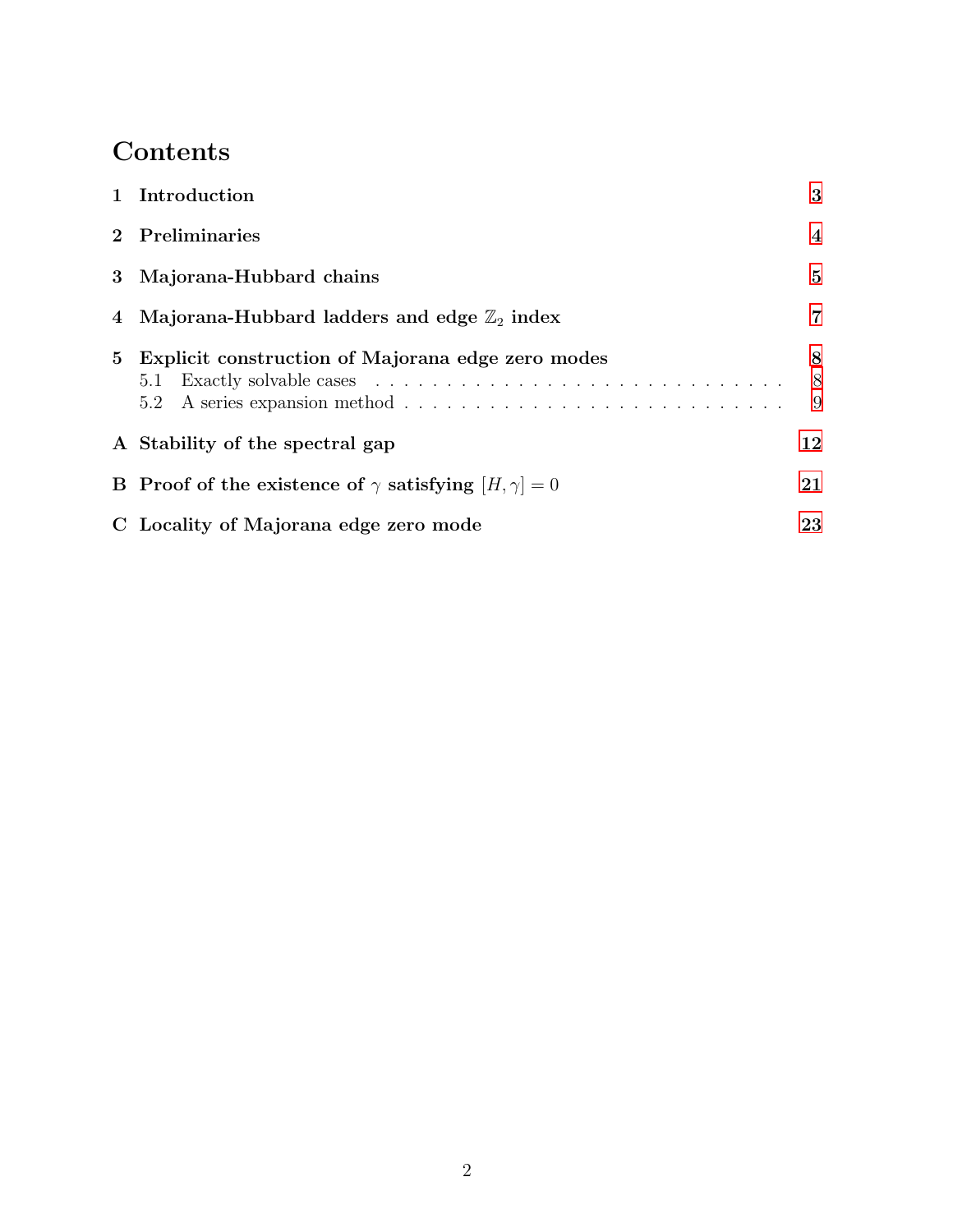### <span id="page-2-0"></span>1 Introduction

Majorana fermions have been in the focus of many researchers, so far. In particular, Majorana edge zero modes [\[1\]](#page-24-0) are the most typical ones in condensed matter physics. Although they exhibit the peculiarity, i.e., one half of a usual complex fermion, they are indeed realized at open boundaries of tight binding models. However, the effects of interactions are still unclear. Fidkowski and Kitaev [\[2\]](#page-24-1) discussed the effects of interactions for Majorana ladders from the point of view of topological classification. They concluded that the topological invariant  $\mathbb Z$  for the free fermion classification is broken to  $\mathbb Z_8$ , due to the introduction of generic interactions, under a certain assumption on the symmetry of the Hamiltonian. Katsura, Schuricht and Takahashi [\[3\]](#page-24-2) obtained the explicit forms of the left and right Majorana edge zero modes for a one-parameter family of interacting Majorana chains which are derived from a certain XYZ spin chain in a magnetic field, via Jordan-Wigner transformation. Fendley [\[4\]](#page-24-3) obtained the zero mode operator for the exactly solvable XYZ chain. Moreover, the parafermionic edge zero modes which are a generalization of the Majorana edge zero mode were treated in [\[5](#page-24-4)[–7\]](#page-24-5). For those zero modes, the dynamics  $[8,9]$  $[8,9]$  and the thermal effect  $[10]$  have been studied as well. See also  $[11-18]$ for other several aspects of parafermions. However, mathematical treatments of Majorana edge zero modes for interacting systems are still rare.

In the present paper, we study an interacting Majorana chain and ladders with an open boundary. In the case without interactions, these systems show Majorana edge zero modes in the sector of the ground state with a spectral gap above the sector. For the single chain, we prove that both of the Majorana edge zero mode and the non-vanishing spectral gap are stable against generic weak interactions that have even fermion parity. The results are summarized as Theorem [3.1](#page-5-0) in Sec. [3](#page-4-0) below.

In Sec. [4,](#page-6-0) we deal with the ladders with L legs for  $L \geq 2$ . Clearly, for the L copies of the noninteracting Majorana chains, there appear L Majorana edge zero modes at the left edge. When  $L$  is even, certain interchain interactions lift all the degeneracy for these Majorana edge zero modes. On the other hand, when  $L$  is odd, there remains an unpaired Majorana edge zero mode for any weak interaction that has even fermion parity. Namely, the evenoddness of the Majorana edge zero modes is invariant against weak perturbations with even parity. This implies that for adding Majorana edge zero modes, the corresponding index is given by the additive group  $\mathbb{Z}_2$  in the sense of the stability against generic weak perturbations.

Acknowledgements: I would like to thank Tomonari Mizoguchi for many useful discussions. I also thank Hosho Katsura for many helpful comments.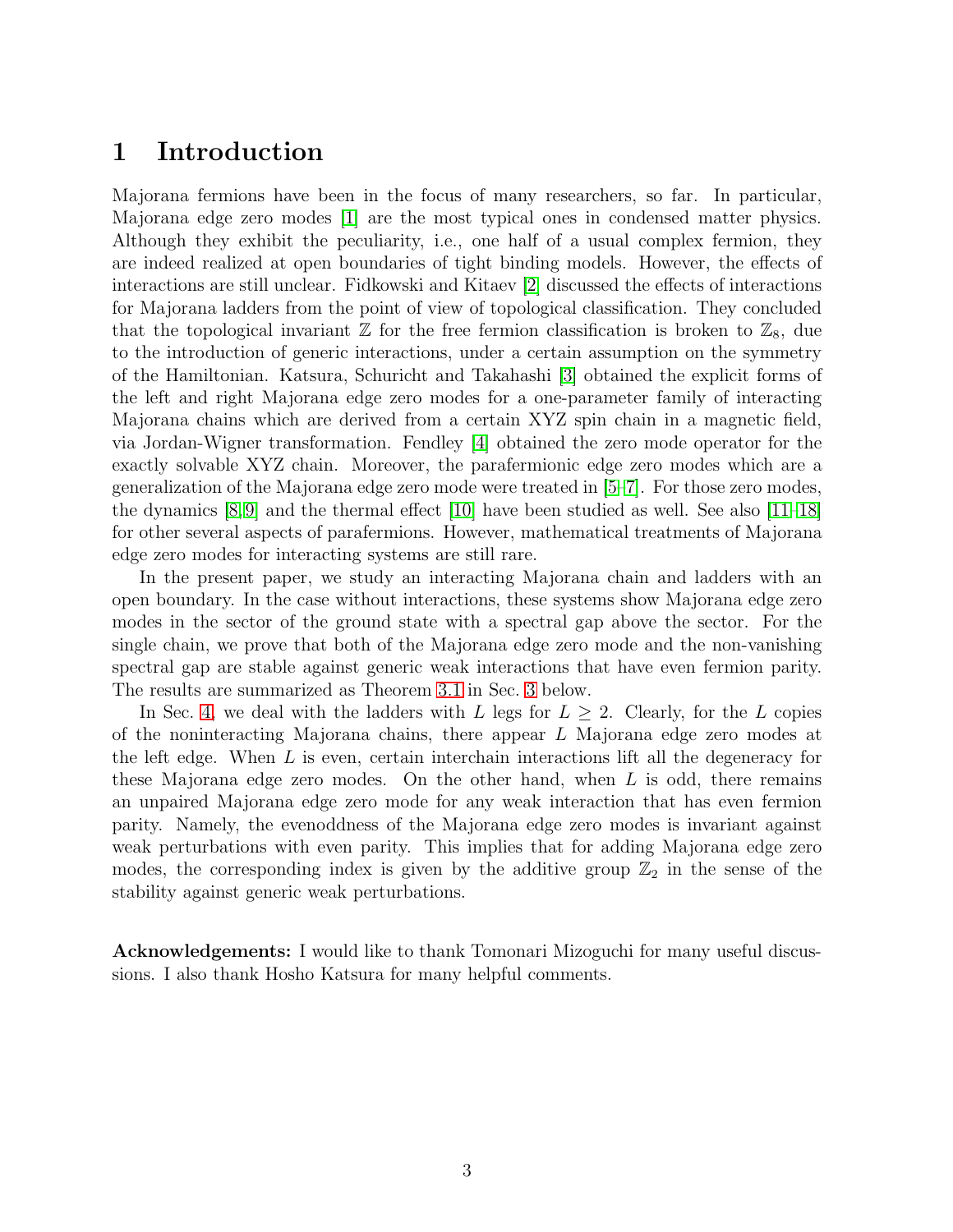### <span id="page-3-0"></span>2 Preliminaries

Consider first a prototypical Majorana chain whose Hamiltonian is given by [\[1,](#page-24-0) [2\]](#page-24-1)

<span id="page-3-1"></span>
$$
H_0 := i\kappa \sum_{\ell=1}^{N-1} c_{2\ell-1} c_{2\ell} + i \sum_{\ell=1}^{N-1} c_{2\ell} c_{2\ell+1},
$$
\n(2.1)

where  $\kappa$  is a real parameter, and  $c_i$  is the Majorana fermion operator at the site  $i \in$  $\{1, 2, \ldots, 2N\}$  with the length  $2N$  of the chain. The Majorana fermion operators satisfy  $c_i^{\dagger} = c_i$  and obey the anticommutation relations,

$$
\{c_i, c_j\} = 2\delta_{i,j}.
$$

We assume  $0 \leq |\kappa| < 1$  so that there appears a spectral gap above the ground state of  $H_0$ . Since the Hamiltonian  $H_0$  does not contain  $c_{2N}$ ,  $c_{2N}$  commutes with  $H_0$ . Namely, the right edge mode is trivially given by  $c_{2N}$ .

In order to obtain the Majorana edge zero mode  $\gamma_0$  at the left edge for the Hamiltonian  $H_0$ , we set

$$
\gamma_0 = \sum_{m=1}^{N} u_m c_{2m-1}.
$$
\n(2.2)

The coefficients  $u_m$  are determined so as to satisfy the commutation relation  $[H_0, \gamma_0] = 0$ . Clearly, when this relation is fulfilled, the state  $\gamma_0|0\rangle$  has the same energy for the ground state  $|0\rangle$ , i.e., it is the Majorana zero mode. Note that

$$
[H_0, \gamma_0] = i\kappa \sum_{\ell=1}^{N-1} \sum_{m=1}^N [c_{2\ell-1}c_{2\ell}, c_{2m-1}]u_m + i \sum_{\ell=1}^{N-1} \sum_{m=1}^N [c_{2\ell}c_{2\ell+1}, c_{2m-1}]u_m.
$$

The commutators in the summands are computed as follows:

$$
c_{2\ell-1}c_{2\ell}c_{2m-1} - c_{2m-1}c_{2\ell-1}c_{2\ell} = -2\delta_{\ell,m}c_{2\ell},
$$

and

$$
c_{2\ell}c_{2\ell+1}c_{2m-1}-c_{2m-1}c_{2\ell}c_{2\ell+1}=2\delta_{\ell+1,m}c_{2\ell}.
$$

Substituting these into the above the right-hand side, one has

$$
[H_0, \gamma_0] = -2i\kappa \sum_{\ell=1}^{N-1} c_{2\ell} u_\ell + 2i \sum_{\ell=1}^{N-1} c_{2\ell} u_{\ell+1} = 0.
$$

This implies  $u_{\ell+1} = \kappa u_{\ell}$  for  $\ell = 1, 2, ..., N-1$ . Therefore, the coefficients  $u_{\ell}$  are given by  $u_{\ell} = \kappa^{\ell-1} u_1$  with a constant  $u_1$ . As a result, one obtains

<span id="page-3-2"></span>
$$
\gamma_0 = \sum_{\ell=1}^N \kappa^{\ell-1} c_{2\ell-1},\tag{2.3}
$$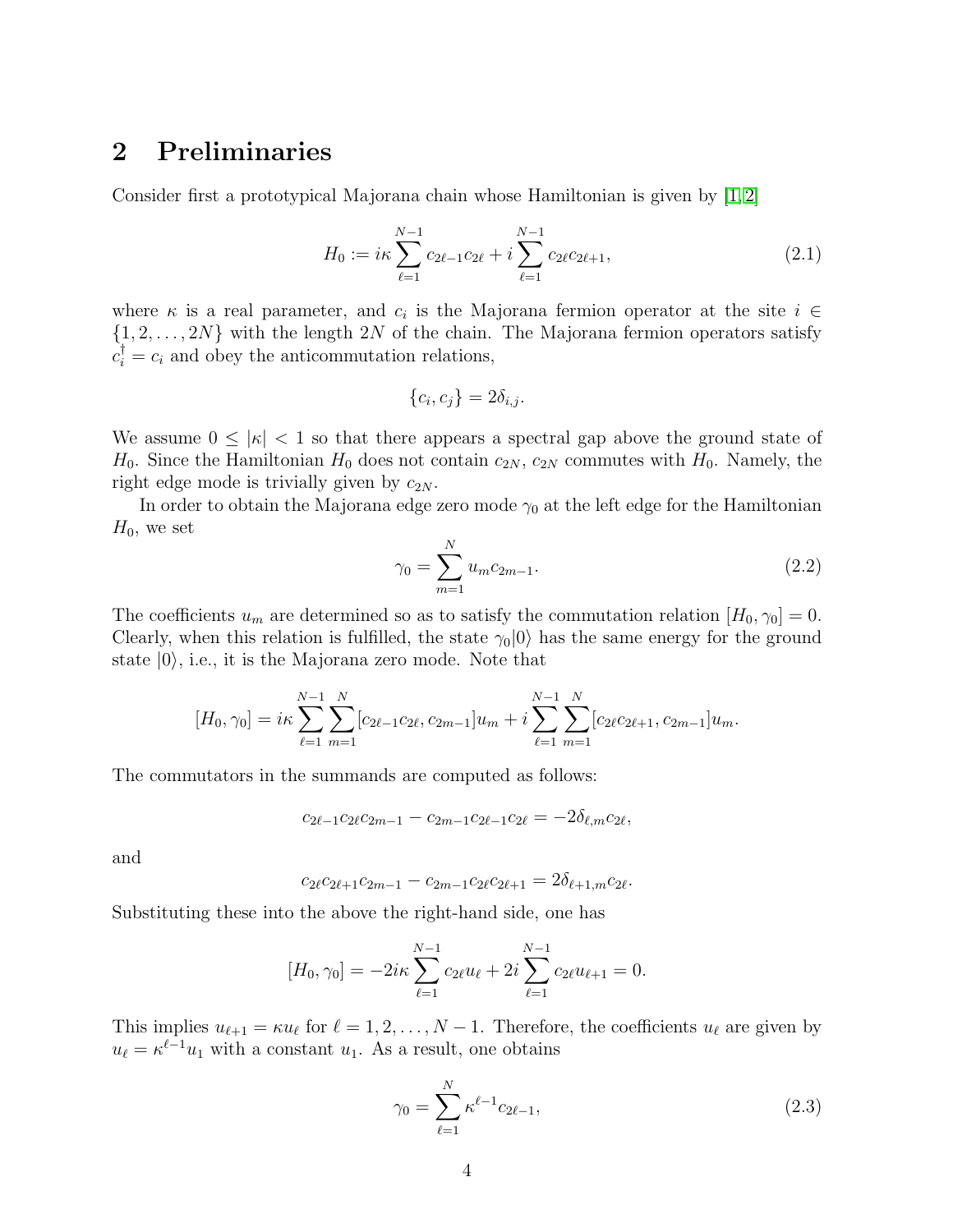where we have set  $u_1 = 1$  for simplicity. Since  $|\kappa| < 1$  from the assumption, the mode is localized at the left edge of the chain. The normalized operator is given by

<span id="page-4-2"></span>
$$
\hat{\gamma}_0 := \sqrt{\frac{1 - \kappa^2}{1 - \kappa^{2N}}} \gamma_0,\tag{2.4}
$$

which satisfies  $\hat{\gamma}_0^2 = 1$ .

Let us consider the situation when the Hamiltonian  $H_0$  is diagonalized in terms of the usual complex fermions. The two Majorana edge modes are also treated in terms of the corresponding complex single fermion. For this purpose, we introduce a fermion operator,

$$
a_{\mathcal{E}} := \frac{1}{2}(\hat{\gamma}_0 + ic_{2N}).
$$
\n(2.5)

One can check  $\{a_{\text{E}}, a_{\text{E}}^{\dagger}\}$  $\mathcal{L}_{\rm E}^{\dagger}$  = 1, and  $a_{\rm E}^2 = 0$ . Let  $|0\rangle$  be the ground state of  $H_0$  which satisfies  $a_{\rm E}|0\rangle = 0$ . Then, the other ground state is given by  $a_{\rm E}^{\dagger}$  $\mathcal{L}_{\text{E}}|0\rangle$ . Clearly, one has  $\langle 0|\hat{a}_{\text{E}}^{\dagger}$  $E_{\rm E} |0\rangle = 0.$ This implies that the sector of the ground state of  $H_0$  is spanned by  $|0\rangle$  and  $a_{\rm F}^{\dagger}$  $_{\rm E}^{\rm I}|0\rangle.$ 

### <span id="page-4-0"></span>3 Majorana-Hubbard chains

Next we introduce interactions V for the free Hamiltonian  $H_0$  of [\(2.1\)](#page-3-1). More specifically, we consider the Majorana-Hubbard chains [\[19\]](#page-25-5) whose generic form of the Hamiltonians is given by

<span id="page-4-1"></span>
$$
H_g = H_0 + gV \tag{3.1}
$$

with the interaction Hamiltonian,

$$
V = \sum_{i < j < k < \ell} K_{ijk\ell} c_i c_j c_k c_\ell,\tag{3.2}
$$

where g and  $K_{ijk\ell}$  are real parameters. For simplicity, we assume that the interaction V is of finite range. In our approach, we can treat more general interactions with even parity such as many-body interactions consisting of six or eight Majorana fermion operators. We also assume that V dose not contain  $c_{2N}$ . Therefore,  $c_{2N}$  is still the right edge mode.

To begin with, we present a general argument about the Majorana edge zero modes. When  $g = 0$  for the Hamiltonian  $H_g = H_0 + gV$ , the sector of the ground state is spanned by the ground state  $|0\rangle$  and  $a_{\text{F}}^{\dagger}$  $\mathbb{E}|0\rangle$  as mentioned at the end of the preceding section. We write  $P(0)$  for the projection onto the sector of the ground state of  $H_0$ .

In Appendix [A,](#page-11-0) we prove that the spectral gap above the sector of the ground state is stable against weak perturbations [\[20–](#page-25-6)[22\]](#page-25-7) under the assumption that the sector of the ground state is two-fold degenerate. This degeneracy will be proved below in this section. Namely, there exists a positive constant  $g_{\text{max}}$  such that for  $|g| \leq g_{\text{max}}$ , a non-vanishing spectral gap above the sector of the ground state exists. Therefore, for  $|g| \le g_{\text{max}}$ , there exists a unitary operator  $U(g)$  such that the spectral projection  $P(g)$  onto the low energy sector for the Hamiltonian  $H<sub>g</sub>$  is given by [\[23,](#page-25-8) [24\]](#page-26-0)

$$
P(g) = U(g)P(0)U(g)^{\dagger}.
$$
\n
$$
(3.3)
$$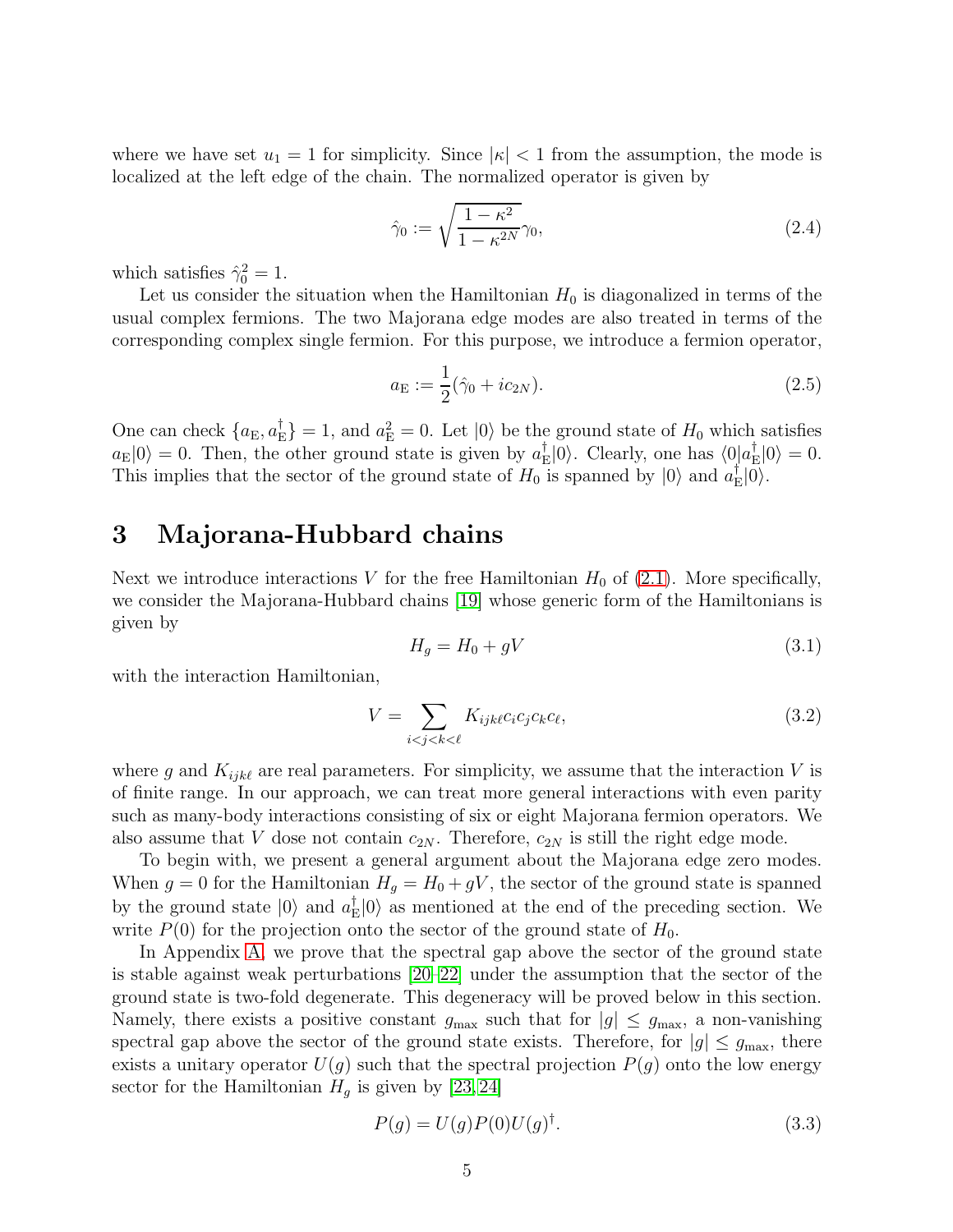These low energy states are given by

$$
|0, g\rangle := U(g)|0\rangle
$$
 and  $a_E(g)^{\dagger}|0, g\rangle$ ,

where have written  $a_E(g) := U(g)a_E U(g)^{\dagger}$ . In fact, from the parity conservation, these two states are an eigenstate of  $H<sub>q</sub>$  and orthogonal to each other. However, it is not clear whether or not the energies are degenerate.

Let us consider the eigenvalue equation,

$$
H_g|0, g\rangle = E_0(g)|0, g\rangle,\tag{3.4}
$$

where  $E_0(g)$  is the eigenenergy of  $|0, g\rangle$ . By multiplying the both sides by  $c_{2N}$  and using  $[H_q, c_{2N}] = 0$ , one has

$$
H_g c_{2N} |0, g\rangle = E_0(g) c_{2N} |0, g\rangle.
$$

Therefore, the state  $c_{2N}|0, g\rangle$  is an eigenstate of  $H<sub>q</sub>$  with the same eigenvalue  $E<sub>0</sub>(g)$ . However, it has the opposite fermion parity to that of  $|0, g\rangle$ . Since such a state is unique and must be equal to  $a_{\mathrm{E}}(g)^{\dagger} |0, g\rangle$ . As a result, we have

$$
H_g a_{\mathcal{E}}(g)^{\dagger} |0, g\rangle = E_0(g) a_{\mathcal{E}}(g)^{\dagger} |0, g\rangle.
$$

Thus, the two states are degenerate. Further, this can be rewritten as

$$
[H_g, a_{\mathcal{E}}(g)^{\dagger}][0, g \rangle = 0.
$$

The operator  $a_{\mathrm{E}}(g)^{\dagger}$  in the commutator can be written

$$
a_{\mathcal{E}}(g)^{\dagger} = U(g)a_{\mathcal{E}}^{\dagger}U(g)^{\dagger} = \frac{1}{2}U(g)(\hat{\gamma}_0 - ic_{2N})U(g)^{\dagger} = \frac{1}{2}U(g)\hat{\gamma}_0U(g)^{\dagger} - \frac{i}{2}c_{2N}
$$

from the definitions and the assumption  $[H_g, c_{2N}] = 0$  on the Hamiltonian  $H_g$ . These yield

<span id="page-5-1"></span>
$$
[H_g, U(g)\hat{\gamma}_0 U(g)^\dagger]|0, g\rangle = 0.
$$
\n(3.5)

Thus, the operator  $U(g)\hat{\gamma}_0U(g)^{\dagger}$  creates the Majorana edge zero mode above the ground state  $|0, g\rangle$  of the Hamiltonian  $H_q$ . Namely, the Majorana edge zero mode is stable against the perturbations.

The above result [\(3.5\)](#page-5-1) suggests that the operator relation  $[H_g, U(g)\hat{\gamma}_0U(g)^{\dagger}] = 0$  holds without acting on the state  $|0, g\rangle$ . In fact, Goldstein and Chamon [\[25\]](#page-26-1) proved that there exists a non-trivial operator  $\gamma$  with odd fermion parity such that it satisfies  $[H, \gamma] = 0$  for a generic Hamiltonian  $H$  which consists of an odd number of Majorana fermion operators. If the operator  $\gamma$  satisfies  $[H, \gamma] = 0$ , then  $[H, \gamma^{\dagger}] = 0$ . This yields  $[H, \gamma + \gamma^{\dagger}] = 0$ . Therefore, one can take  $\gamma$  to satisfy  $\gamma^{\dagger} = \gamma$ . The proof of the existence of  $\gamma$  is given in Appendix [B.](#page-20-0)

Since the present Hamiltonian  $H_q$  consists of the odd number of the Majorana fermions, there exists an operator  $\hat{\gamma}_g$  such that  $[H_g, \hat{\gamma}_g] = 0$ . Clearly, this operator  $\hat{\gamma}_g$  also creates the Majorana edge zero mode at the left edge. Therefore, we have

$$
U(g)\hat{\gamma}_0 U(g)^\dagger |0, g\rangle = \hat{\gamma}_g |0, g\rangle \tag{3.6}
$$

<span id="page-5-0"></span>for a small coupling constant g. The locality of the Majorana edge mode is proved in Appendix [C.](#page-22-0) Thus, our main results are summarized as follows: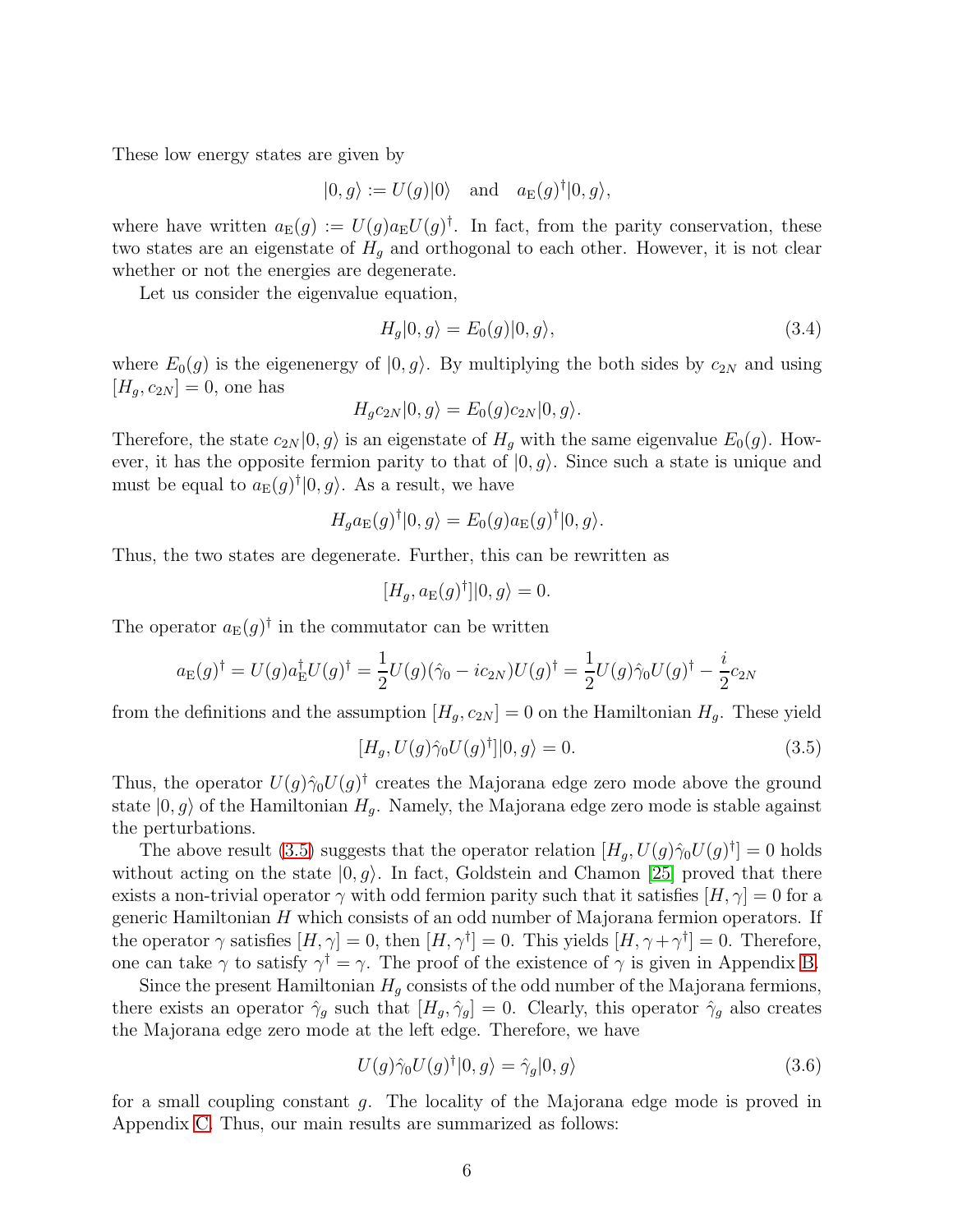**Theorem 3.1** There exists a positive constant  $g_{\text{max}}$  such that for  $|g| \le g_{\text{max}}$ , the ground state of the Hamiltonian  $H_q$  of [\(3.1\)](#page-4-1) is two-fold degenerate with a non-vanishing spectral gap above the sector of the ground state. One of the two ground-state vectors can be taken to be a Majorana edge mode which is localized near the left edge.

# <span id="page-6-0"></span>4 Majorana-Hubbard ladders and edge  $\mathbb{Z}_2$  index

In this section, we deal with Majorana ladders [\[2\]](#page-24-1) which are a system of L Majorana chains with interchain interactions. Here,  $L \geq 2$  is the number of the legs of the ladder. As we will show below, we can expect that the evenoddness of the Majorana left edge modes is stable against generic weak perturbations with even fermion parity.

Consider first the case with  $L = 2$ . The Hamiltonian is given by

$$
H_0^{(2)} := i \sum_{j=1}^2 \sum_{\ell=1}^{N-1} (\kappa c_{2\ell-1,j} c_{2\ell,j} + c_{2\ell,j} c_{2\ell+1,j}),
$$
\n(4.1)

which is the sum of the two copies of the Majorana chain of  $(2.1)$ . The two copies of the set of the Majorana operators satisfy the anti-commutation relations,

$$
\{c_{m,i}, c_{n,j}\} = 2\delta_{m,n}\delta_{i,j}, \quad \text{for } m, n = 1, 2, \dots, 2N - 1; \ i, j = 1, 2. \tag{4.2}
$$

The two operators,  $c_{2N,j}$   $j = 1, 2$ , are the trivial right edge modes. Clearly, the two left Majorana edge modes are given by

$$
\gamma_{0,j} = \sum_{\ell=1}^{N} \kappa^{\ell-1} c_{2\ell-1,j} \quad \text{for } j = 1, 2.
$$
 (4.3)

The normalized operators are given by

$$
\hat{\gamma}_{0,j} := \sqrt{\frac{1 - \kappa^2}{1 - \kappa^{2N}} \gamma_{0,j}},
$$
\n(4.4)

for  $j = 1, 2$ , which satisfy  $(\hat{\gamma}_{0,j})^2 = 1$  for  $j = 1, 2$ .

Let us consider a very simple interchain interaction,

$$
V = i\hat{\gamma}_{0,1}\hat{\gamma}_{0,2},\tag{4.5}
$$

which is instructive to understand the difference between the ladder with two legs and the single chain. Clearly, this interaction has even fermion parity and is of short range.

In order to diagonalize the total Hamiltonian  $H_g = H_0^{(2)} + gV$  in terms of usual complex fermions, we introduce a complex fermion operator,

$$
\chi := \frac{1}{2}(\hat{\gamma}_{0,1} + i\hat{\gamma}_{0,2}).\tag{4.6}
$$

Then, one has

$$
\{\chi, \chi^{\dagger}\} = 1\tag{4.7}
$$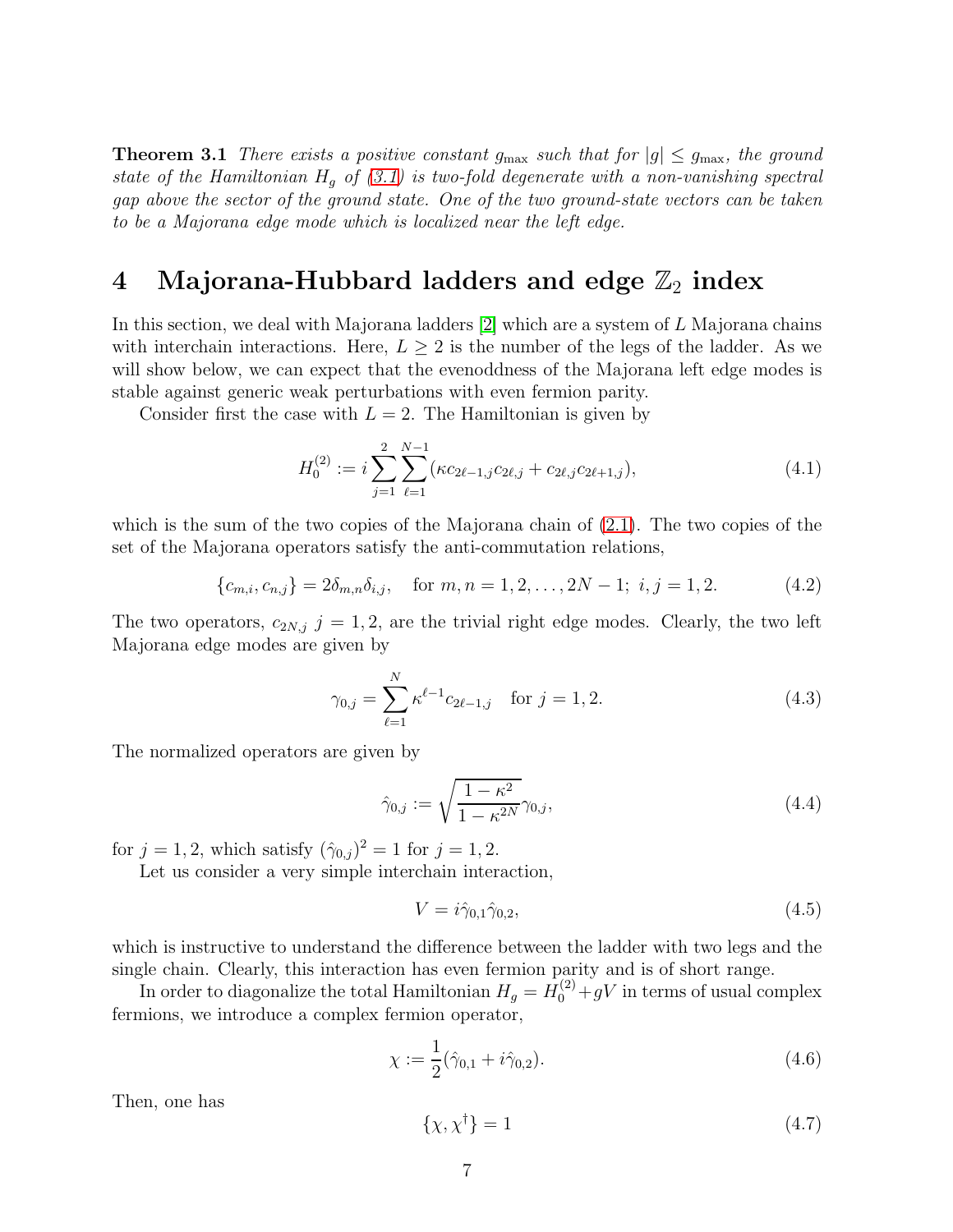$$
i\hat{\gamma}_{0,1}\hat{\gamma}_{0,2} = 2\chi^{\dagger}\chi - 1. \tag{4.8}
$$

This implies that the two eigenvalues of V are given by  $\pm 1$ . Similarly, for the right edge modes, we can introduce the corresponding complex fermion  $(c_{2N,1} + ic_{2N,2})/2$ . Therefore, the degeneracy of the left zero modes is lifted by the perturbation  $V$  even for any small coupling  $g$ .

Clearly, this result can be extended to the generic ladders with even number legs. On the other hand, for odd number legs, there must remain a unpaired Majorana fermion. Thus, the evenoddness of Majorana edge modes can be expected to be the  $\mathbb{Z}_2$  invariant under weak perturbations with even parity.

### <span id="page-7-1"></span><span id="page-7-0"></span>5 Explicit construction of Majorana edge zero modes

#### 5.1 Exactly solvable cases

Clearly, from the result  $[H_0, \gamma_0] = 0$  of Sec. [2,](#page-3-0) one has  $[H_g, \gamma_0] = [H_0, \gamma_0] + g[V, \gamma_0] = g[V, \gamma_0]$ . Therefore, if  $[V, \gamma_0] = 0$ , then  $\gamma_0$  is the desired solution.

Since the operator  $\gamma_0$  consists of  $c_i$  at only the odd site  $i = 2l - 1$ ,  $\gamma_0$  commutes with an interaction V which consists of  $c_j$  at only the even site  $j = 2k$ . Namely, the interaction V has the form,

$$
V = \sum_{i < j < k < \ell} K_{2i, 2j, 2k, 2\ell} c_{2i} c_{2j} c_{2k} c_{2\ell}.
$$

In a sense, it may be said that this is a trivial case.

In order to present other examples, we introduce an operator,

$$
b_{\ell}:=\kappa c_{2\ell-1}-c_{2\ell+1}.
$$

Note that

$$
\begin{aligned}\n&\{b_{\ell}, c_{2\ell-1} + \kappa c_{2\ell+1}\} \\
&= (\kappa c_{2\ell-1} - c_{2\ell+1})(c_{2\ell-1} + \kappa c_{2\ell+1}) + (c_{2\ell-1} + \kappa c_{2\ell+1})(\kappa c_{2\ell-1} - c_{2\ell+1}) \\
&= \kappa + \kappa^2 c_{2\ell-1} c_{2\ell+1} - c_{2\ell+1} c_{2\ell-1} - \kappa + \kappa - c_{2\ell-1} c_{2\ell+1} + \kappa^2 c_{2\ell+1} c_{2\ell-1} - \kappa \\
&= 0.\n\end{aligned}
$$

Using this identity, we have

$$
\{b_{\ell}, \gamma_0\} = \sum_{m=1} \{b_{\ell}, \kappa^{m-1} c_{2m-1}\}
$$
  
= 
$$
\{b_{\ell}, \kappa^{\ell-1} c_{2\ell-1} + \kappa^{\ell} c_{2\ell+1}\}
$$
  
= 
$$
\kappa^{\ell-1} \{b_{\ell}, c_{2\ell-1} + \kappa c_{2\ell+1}\} = 0.
$$

As an interaction  $V$ , let us consider

$$
V = \sum_{\ell=1} b_{\ell} c_{2\ell} c_{2\ell+2} c_{2\ell+4} = \sum_{\ell=1} (\kappa c_{2\ell-1} - c_{2\ell+1}) c_{2\ell} c_{2\ell+2} c_{2\ell+4}.
$$

and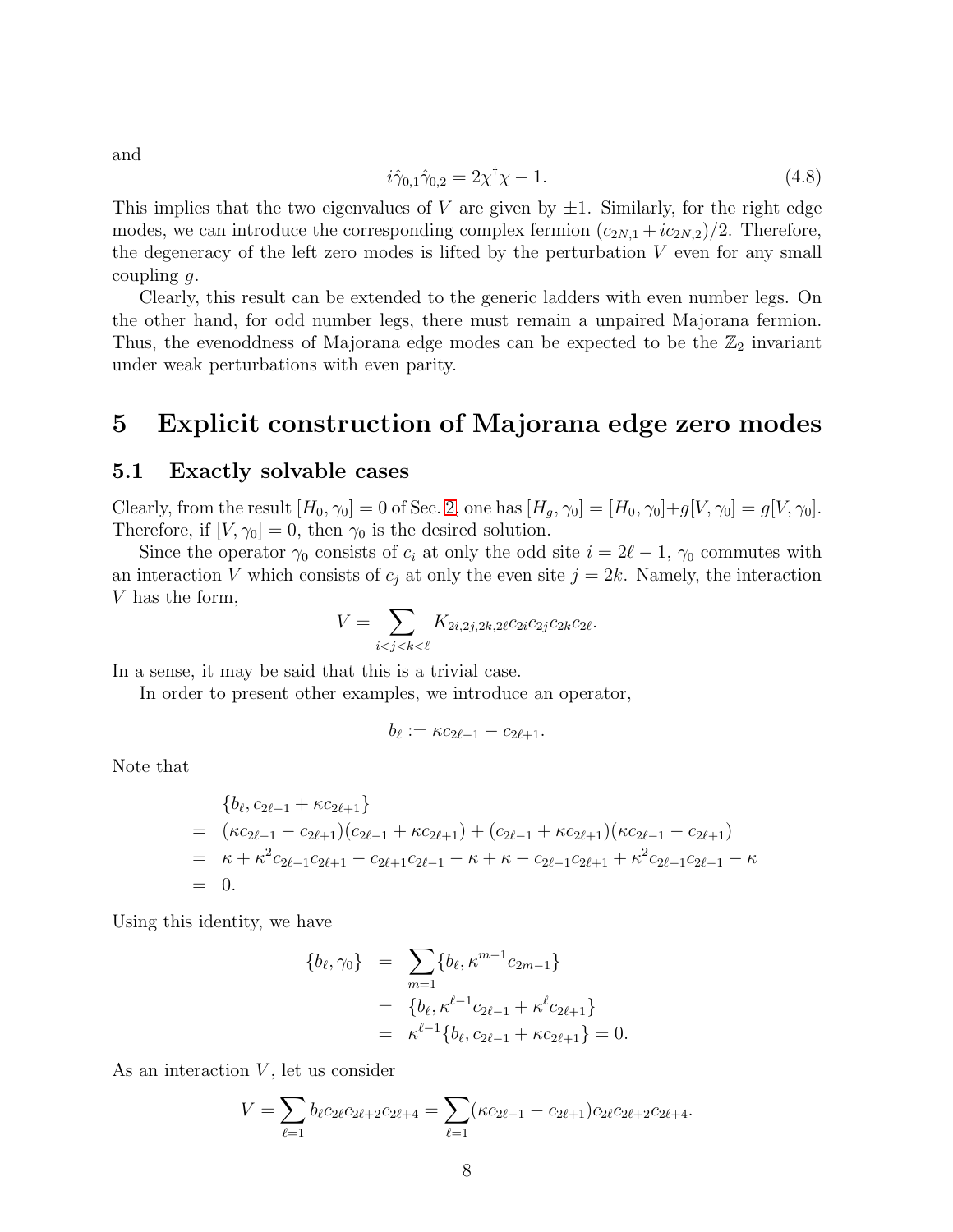From the above observations, we have  $[\gamma_0, V] = 0$ .

Similarly, we can consider

$$
V = \sum_{\ell=1} [b_{\ell} b_{\ell+1} c_{2\ell} c_{2\ell+2} + \text{h.c.}].
$$

This also satisfies  $[\gamma_0, V] = 0$ . In passing, we note that

$$
b_{\ell}b_{\ell+1}c_{2\ell}c_{2\ell+2} + \text{h.c.} = b_{\ell}b_{\ell+1}c_{2\ell}c_{2\ell+2} + c_{2\ell+2}c_{2\ell}b_{\ell+1}b_{\ell}
$$
  
= 
$$
(b_{\ell}b_{\ell+1} - b_{\ell+1}b_{\ell})c_{2\ell}c_{2\ell+2}
$$
  
= 
$$
2(\kappa^2 c_{2\ell-1}c_{2\ell+1} - \kappa c_{2\ell-1}c_{2\ell+3} + c_{2\ell+1}c_{2\ell+3})c_{2\ell}c_{2\ell+2},
$$

where we have used

$$
b_{\ell}b_{\ell+1} - b_{\ell+1}b_{\ell} = (\kappa c_{2\ell-1} - c_{2\ell+1})(\kappa c_{2\ell+1} - c_{2\ell+3}) - (\kappa c_{2\ell+1} - c_{2\ell+3})(\kappa c_{2\ell-1} - c_{2\ell+1})
$$
  
= 
$$
2\kappa^2 c_{2\ell-1}c_{2\ell+1} - 2\kappa c_{2\ell-1}c_{2\ell+3} + 2c_{2\ell+1}c_{2\ell+3}.
$$

#### <span id="page-8-0"></span>5.2 A series expansion method

When the coupling constant  $g$  of the interaction is weak compared to the spectral gap above the ground-state sector of the unperturbed Hamiltonian  $H_0$ , a series expansion method can be expected to work well [\[21,](#page-25-9) [26\]](#page-26-2).

In order to find  $\gamma$  satisfying  $[H_0 + gV, \gamma] = 0$  for a given interaction V with a weak coupling g, we expand  $\gamma$  into power series of g as follows:

$$
\gamma = \sum_{n=0} g^n \gamma_n.
$$

Substituting this into  $[H_0, \gamma] = -g[V, \gamma]$ , one has

$$
\sum_{n=0} g^n[H_0, \gamma_n] = -\sum_{n=0} g^{n+1}[V, \gamma_n].
$$

The zeroth order is given by

$$
[H_0, \gamma_0] = 0.
$$

This is already fulfilled. The n-th order is given by

<span id="page-8-1"></span>
$$
[H_0, \gamma_n] = -[V, \gamma_{n-1}] \tag{5.1}
$$

for  $n = 1, 2, \ldots$ 

As a first demonstration, we consider a very simple case  $V = c_1c_2c_3c_4$ . It consists of only a single term, but it can be expected to represent one of essential, effective interactions because the Majorana edge mode is localized at the edge.

Let us consider the right-hand side of  $(5.1)$  in the case of  $n = 1$ . Note that

$$
[V, \gamma_0] = [c_1c_2c_3c_4, c_1] + \kappa[c_1c_2c_3c_4, c_3]
$$
  
= -2c\_2c\_3c\_4 - 2\kappa c\_1c\_2c\_4.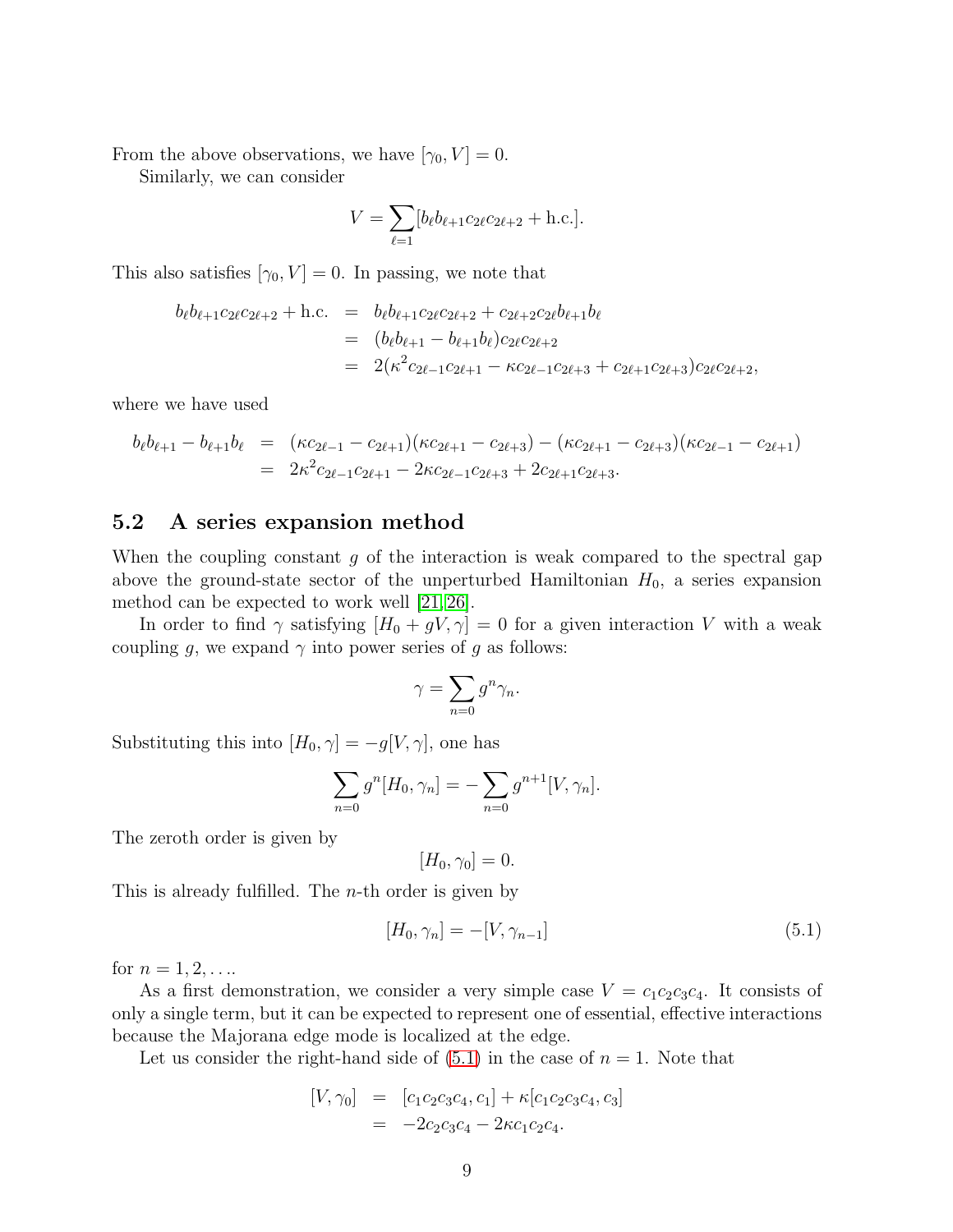Therefore, in order to find  $\gamma_1$ , it is sufficient to solve

<span id="page-9-0"></span>
$$
[H_0, \gamma_1] = 2c_2c_3c_4 + 2\kappa c_1c_2c_4 \tag{5.2}
$$

from [\(5.1\)](#page-8-1). Before searching for a solution  $\gamma_1$ , we remark that there are many solutions even restricting  $\gamma_1$  to a sum of terms of three Majorana fermions. In fact, the quantity  $(\gamma_0 H_0 + H_0 \gamma_0)/2$  commutes with  $H_0$ , and is a sum of terms of three Majorana fermions.

Since  $\gamma_0$  has the form of the power series of  $\kappa$ , we similarly set

$$
\gamma_1 = \sum_{j=0} \kappa^j \gamma_1^{(j)}.\tag{5.3}
$$

Note that

<span id="page-9-1"></span>
$$
[H_0, \gamma_1] = \kappa [H_{0,1}, \gamma_1] + [H_{0,0}, \gamma_1]
$$
  
= 
$$
\sum_{j=0} \kappa^{j+1} [H_{0,1}, \gamma_1^{(j)}] + \sum_{j=0} \kappa^j [H_{0,0}, \gamma_1^{(j)}],
$$
 (5.4)

where we have written

$$
H_0=\kappa H_{0,1}+H_{0,0}
$$

with

$$
H_{0,1} := i \sum_{\ell=1} c_{2\ell-1} c_{2\ell}
$$

and

$$
H_{0,0} := i \sum_{\ell=1} c_{2\ell} c_{2\ell+1}.
$$

Therefore, from  $(5.2)$  and  $(5.4)$ , we have

<span id="page-9-2"></span>
$$
[H_{0,0}, \gamma_1^{(0)}] = 2c_2c_3c_4,\tag{5.5}
$$

<span id="page-9-3"></span>
$$
[H_{0,1}, \gamma_1^{(0)}] + [H_{0,0}, \gamma_1^{(1)}] = 2c_1c_2c_4,\tag{5.6}
$$

and

<span id="page-9-4"></span>
$$
[H_{0,1}, \gamma_1^{(j)}] + [H_{0,0}, \gamma_1^{(j+1)}] = 0 \text{ for } j = 1, 2, \dots
$$
 (5.7)

In order to find the solution  $\gamma_1^{(0)}$  of [\(5.5\)](#page-9-2), we try  $\gamma_1^{(0)} = -ic_2c_3c_5$  as a candidate. Actually, we have

$$
[H_{0,0}, \gamma_1^{(0)}] = \sum_{\ell=1} [c_{2\ell}c_{2\ell+1}, c_2c_3c_5]
$$
  
=  $[c_2c_3, c_2c_3c_5] + [c_4c_5, c_2c_3c_5]$   
=  $2c_2c_3c_4$ .

Thus,  $\gamma_1^{(0)} = -ic_2c_3c_5$  is one of the solutions of [\(5.5\)](#page-9-2).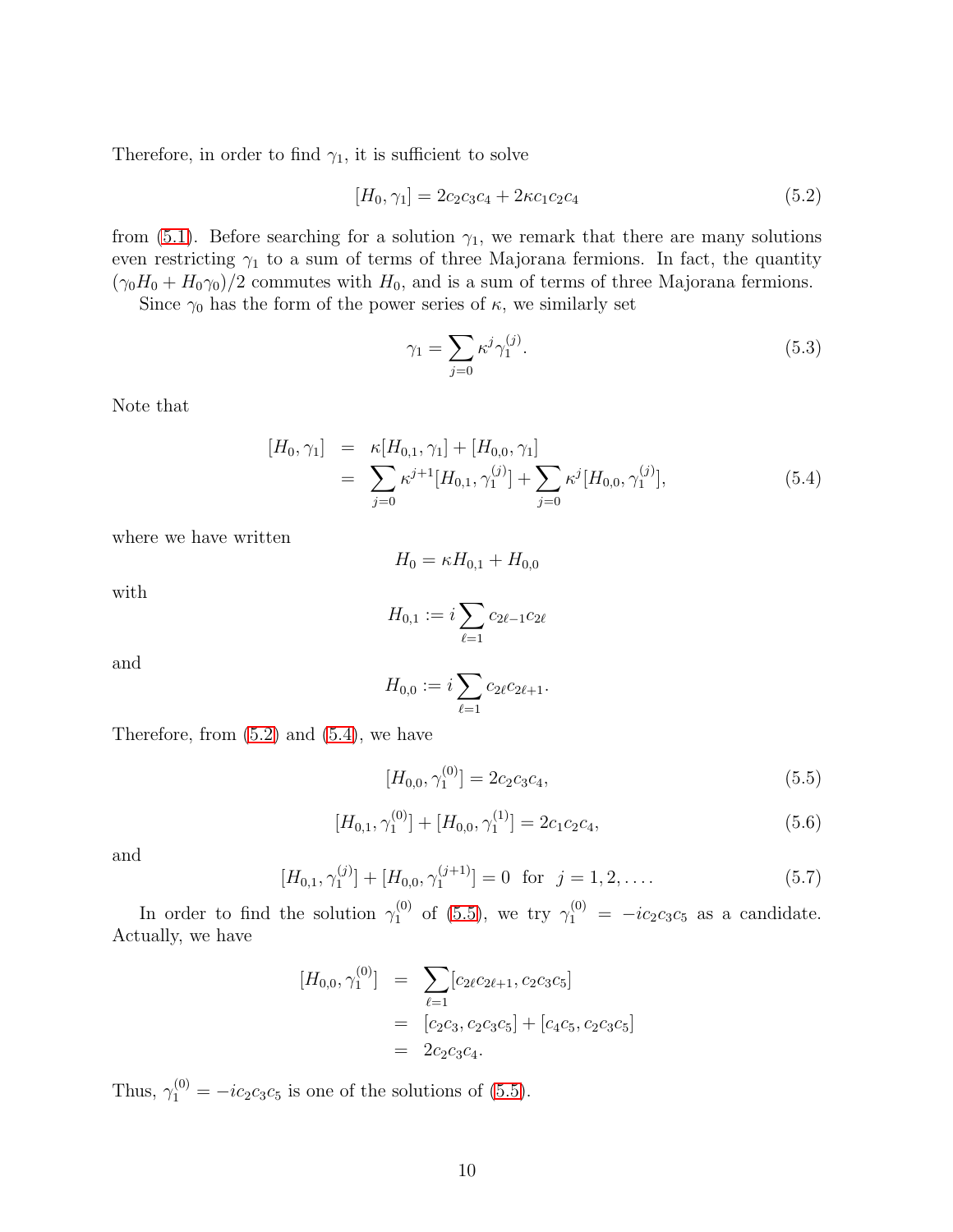Next, in order to obtain  $\gamma_1^{(1)}$  $_1^{(1)}$ , let us compute the first commutator  $[H_{0,1}, \gamma_1^{(0)}]$  $\binom{10}{1}$  in the left-hand side of [\(5.6\)](#page-9-3). Note that

$$
[H_{0,1}, \gamma_1^{(0)}] = \sum_{\ell=1} [c_{2\ell-1}c_{2\ell}, c_2c_3c_5]
$$
  
=  $[c_1c_2, c_2c_3c_5] + [c_3c_4, c_2c_3c_5] + [c_5c_6, c_2c_3c_5]$   
=  $2c_1c_3c_5 - 2c_2c_4c_5 - 2c_2c_3c_6.$ 

Substituting this into the left-hand side of [\(5.6\)](#page-9-3), one has

$$
[H_{0,0}, \gamma_1^{(1)}] = 2c_1c_2c_4 - 2c_1c_3c_5 + 2c_2c_4c_5 + 2c_2c_3c_6.
$$
 (5.8)

We prepare the following:

$$
[H_{0,0}, (-i)c_3c_4c_5] = \sum_{\ell=1} [c_{2\ell}c_{2\ell+1}, c_3c_4c_5] = [c_2c_3, c_3c_4c_5] + [c_4c_5, c_3c_4c_5] = 2c_2c_4c_5,
$$
  
\n
$$
[H_{0,0}, (-i)c_2c_3c_7] = \sum_{\ell=1} [c_{2\ell}c_{2\ell+1}, c_2c_3c_7] = [c_2c_3, c_2c_3c_7] + [c_6c_7, c_2c_3c_7] = 2c_2c_3c_6,
$$
  
\n
$$
[H_{0,0}, (-i)c_1c_3c_4] = \sum_{\ell=1} [c_{2\ell}c_{2\ell+1}, c_1c_3c_4] = [c_2c_3, c_1c_3c_4] + [c_4c_5, c_1c_3c_4] = 2c_1c_2c_4 - 2c_1c_3c_5,
$$

and

$$
[H_{0,0}, (-i)c_1c_2c_5] = \sum_{\ell=1} [c_{2\ell}c_{2\ell+1}, c_1c_2c_5] = [c_2c_3, c_1c_2c_5] + [c_4c_5, c_1c_2c_5] = -2c_1c_3c_5 + 2c_1c_2c_4.
$$

Therefore, we have a solution,

$$
\gamma_1^{(1)} = -ic_3c_4c_5 - ic_2c_3c_7 - i\lambda_1^{(1)}c_1c_3c_4 - i(1 - \lambda_1^{(1)})c_1c_2c_5,
$$

where  $\lambda_1^{(1)}$  $i<sub>1</sub><sup>(1)</sup>$  is a real parameter.

Further,  $\gamma_1^{(2)}$  $i_1^{(2)}$  is determined by

<span id="page-10-1"></span>
$$
[H_{0,0}, \gamma_1^{(2)}] = -[H_{0,1}, \gamma_1^{(1)}]
$$
\n(5.9)

from the equation [\(5.7\)](#page-9-4) for  $j = 1$ . The right-hand side is calculated as

<span id="page-10-0"></span>
$$
-[H_{0,1},\gamma_1^{(1)}] = -\sum_{\ell=1} [c_{2\ell-1}c_{2\ell}, c_3c_4c_5 + c_2c_3c_7 + \lambda_1^{(1)}c_1c_3c_4 + (1-\lambda_1^{(1)})c_1c_2c_5]
$$
  

$$
= 2c_3c_4c_6 - 2c_1c_3c_7 + 2c_2c_4c_7 + 2c_2c_3c_8 + 2\lambda_1^{(1)}c_2c_3c_4 + 2(1-\lambda_1^{(1)})c_1c_2c_6.
$$
  
(5.10)

Note that

<span id="page-10-2"></span>
$$
[H_{0,0}, (-i)c_2c_3c_9] = \sum_{\ell=1} [c_{2\ell}c_{2\ell+1}, c_2c_3c_9] = 2c_2c_3c_8,
$$
\n(5.11)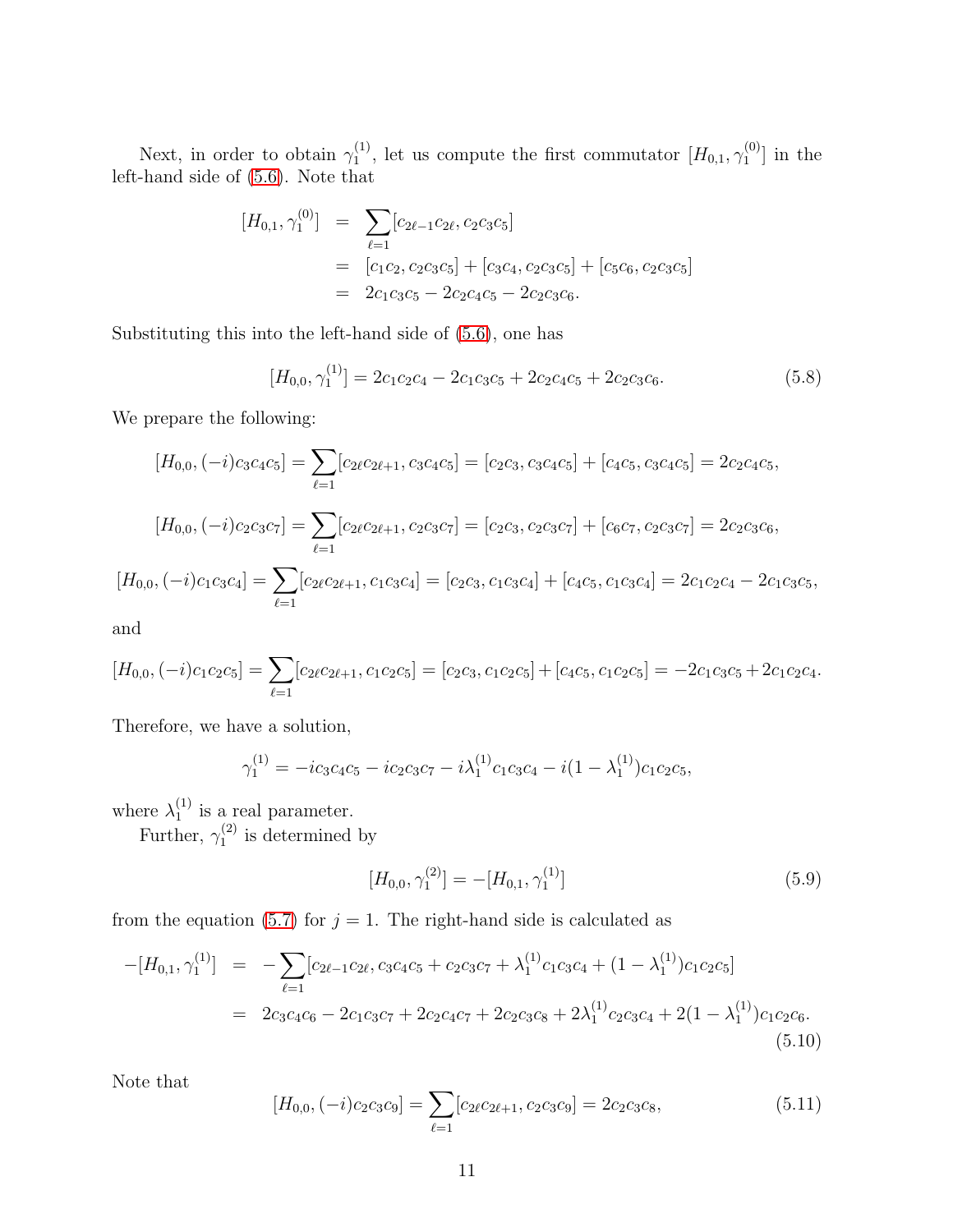and

<span id="page-11-1"></span>
$$
[H_{0,0}, (-i)c_1c_2c_7] = [c_2c_3, c_1c_2c_7] + [c_6c_7, c_1c_2c_7] = -2c_1c_3c_7 + 2c_1c_2c_6.
$$
 (5.12)

By choosing  $\lambda_1^{(1)} = 0$ , we can obtain the three terms in the right-hand side of [\(5.10\)](#page-10-0), and the rest are  $2c_3c_4c_6$  and  $2c_2c_4c_7$ .

In order to obtain the corresponding contributions to the rest of the two terms, we prepare the following:

$$
I_{246} := [H_{0,0}, (-i)c_2c_4c_6] = -2c_3c_4c_6 - 2c_2c_5c_6 - 2c_2c_4c_7,
$$
  
\n
$$
I_{257} := [H_{0,0}, (-i)c_2c_5c_7] = -2c_3c_5c_7 + 2c_2c_5c_6 + 2c_2c_4c_7,
$$
  
\n
$$
I_{347} := [H_{0,0}, (-i)c_3c_4c_7] = 2c_3c_4c_6 - 2c_3c_5c_7 + 2c_2c_4c_7,
$$

and

$$
I_{356} := [H_{0,0}, (-i)c_3c_5c_6] = 2c_3c_4c_6 - 2c_3c_5c_7 + 2c_2c_5c_6.
$$

From these results, one has

$$
2I_{246} + I_{257} - 2I_{347} + I_{356} = -6c_3c_4c_6 - 6c_2c_4c_7.
$$

This implies

$$
[H_{0,0}, (\frac{2}{3}ic_2c_4c_6 + \frac{1}{3}ic_2c_5c_7 - \frac{2}{3}ic_3c_4c_7 + \frac{1}{3}ic_3c_5c_6)] = 2c_3c_4c_6 + 2c_2c_4c_7.
$$

Combining this,  $(5.9)$ ,  $(5.10)$ ,  $(5.11)$  and  $(5.12)$ , we obtain

$$
\gamma_1^{(2)} = \frac{2}{3} i c_2 c_4 c_6 + \frac{1}{3} i c_2 c_5 c_7 - \frac{2}{3} i c_3 c_4 c_7 + \frac{1}{3} i c_3 c_5 c_6 - i c_1 c_2 c_7 - i c_2 c_3 c_9.
$$

Thus, we can obtain the approximate solution of the edge mode by the series expansion method.

### <span id="page-11-0"></span>A Stability of the spectral gap

In this appendix, we prove that the gap above the two-fold degenerate ground state of the unperturbed Hamiltonian  $H_0$  does not close under weak interactions. As proved in Sec. [3,](#page-4-0) if there exists a non-vanishing spectral gap above the sector of the ground state which are spanned by the ground-state vector and the Majorana edge mode, then these two energies are always degenerate. We assume that for a sufficiently small  $|g|$ , there exists a spectral gap  $\Delta E > 0$  above the two-fold degenerate ground state which continuously connects with the spectral gap in the case of  $g = 0$ . Under this assumption, we will estimate |g| and  $\Delta E$ .

In order to separate the edge modes  $\gamma_0$  and  $c_{2N}$  from the bulk variables so that the two edge variables are independent of the bulk variables, we introduce new variables,  $\tilde{c}_3, \tilde{c}_5, \ldots, \tilde{c}_{2N-1}$ :

<span id="page-11-2"></span>
$$
\mathcal{N}_{2\ell+1}\tilde{c}_{2\ell+1} = \sum_{m=1}^{\ell} \kappa^{m-1} c_{2m-1} - \frac{\sum_{m=1}^{\ell} \kappa^{2(m-1)}}{\kappa^{\ell}} c_{2\ell+1}
$$
(A.1)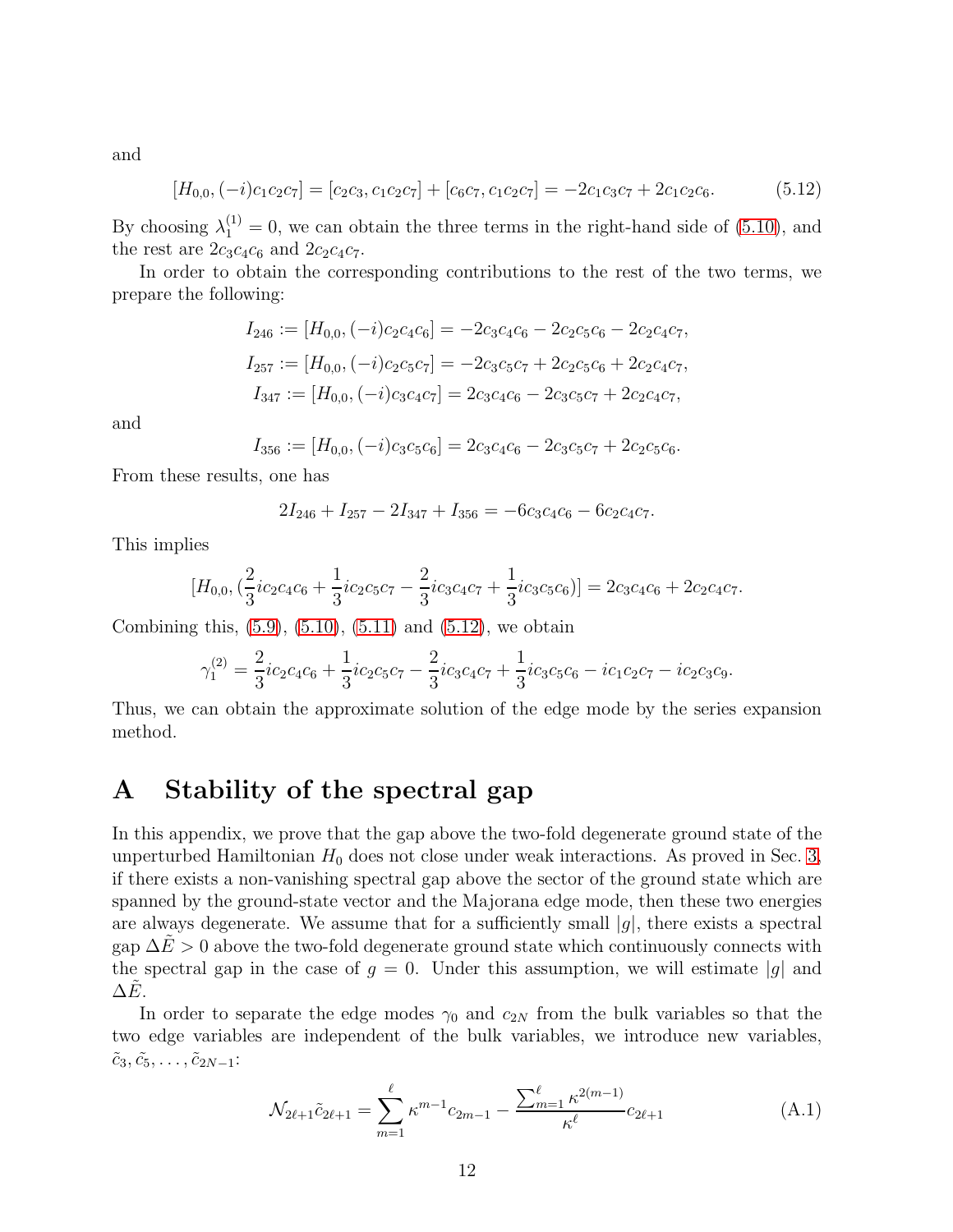for  $\ell = 1, 2, \ldots, N-1$ , where  $\mathcal{N}_{2\ell+1}$  is the normalization constant so that  $\tilde{c}_{2\ell+1}$  satisfies  $({\tilde{c}}_{2l+1})^2 = 1$ . We recall the expression of the left edge mode,

<span id="page-12-1"></span>
$$
\gamma_0 = \sum_{\ell=1}^N \kappa^{\ell-1} c_{2\ell-1}.
$$
\n(A.2)

From these expressions, one has

$$
\{\gamma_0, \tilde{c}_{2\ell+1}\} = 0\tag{A.3}
$$

for  $\ell = 1, 2, ..., N - 1$ , and

$$
\{\tilde{c}_{2\ell+1}, \tilde{c}_{2\ell'+1}\} = 0 \quad \text{for} \quad \ell \neq \ell'. \tag{A.4}
$$

Since  $\mathcal{N}_{2\ell+1} \sim \kappa^{-\ell}$  for a small  $\kappa$ , the operator  $\tilde{c}_{2\ell+1}$  is still localized around the site  $2\ell+1$ . To rewrite the Hamiltonian  $H_0$  in terms of the variables  $\tilde{c}_{2l+1}$ , we note that

<span id="page-12-0"></span>
$$
H_0 = i\kappa \sum_{\ell=1}^{N-1} c_{2\ell-1} c_{2\ell} + i \sum_{\ell=1}^{N-1} c_{2\ell} c_{2\ell+1} = i \sum_{\ell=1}^{N-1} (\kappa c_{2\ell-1} - c_{2\ell+1}) c_{2\ell}.
$$
 (A.5)

From [\(A.1\)](#page-11-2), one has

$$
\mathcal{N}_{2\ell+1}\tilde{c}_{2\ell+1} = \mathcal{N}_{2\ell-1}\tilde{c}_{2\ell-1} + \frac{\sum_{m=1}^{\ell} \kappa^{2(m-1)}}{\kappa^{\ell}} (\kappa c_{2\ell-1} - c_{2\ell+1})
$$
(A.6)

for  $\ell = 2, 3, \ldots, N - 1$ . This yields

$$
\kappa c_{2\ell-1} - c_{2\ell+1} = \frac{\kappa^{\ell}}{\sum_{m=1}^{\ell} \kappa^{2(m-1)}} (\mathcal{N}_{2\ell+1} \tilde{c}_{2\ell+1} - \mathcal{N}_{2\ell-1} \tilde{c}_{2\ell-1})
$$
(A.7)

for  $\ell = 2, 3, \ldots, N-1$ . Substituting this and [\(A.1\)](#page-11-2) for  $\ell = 1$  into the above expression  $(A.5)$  of the Hamiltonian  $H_0$ , we have

$$
H_0 = i\kappa \mathcal{N}_3 \tilde{c}_3 \tilde{c}_2 + i \sum_{\ell=2}^{N-1} \frac{\kappa^{\ell}}{\sum_{m=1}^{\ell} \kappa^{2(m-1)}} (\mathcal{N}_{2\ell+1} \tilde{c}_{2\ell+1} - \mathcal{N}_{2\ell-1} \tilde{c}_{2\ell-1}) \tilde{c}_{2\ell},
$$
 (A.8)

where we have written  $\tilde{c}_{2\ell} = c_{2\ell}$  for  $\ell = 1, 2, ..., N - 1$ . Thus, the Hamiltonian  $H_0$  can be written in terms of the variables,  $\tilde{c}_2, \tilde{c}_3, \ldots, \tilde{c}_{2N-1}$ . Although the new set of the variables is given by the 2N variables,  $\{\hat{\gamma}_0, \tilde{c}_2, \tilde{c}_3, \ldots, \tilde{c}_{2N-1}, c_{2N}\}\,$ , the expression of the Hamiltonian  $H_0$  is independent of the Majorana edge zero modes,  $\hat{\gamma}_0$  and  $c_{2N}$ . Namely, the two sets of the variables are separated in the expression of  $H_0$ .

By using a pure imaginary, antisymmetric matrix A, the Hamiltonian  $H_0$  can be written in the form,

<span id="page-12-2"></span>
$$
H_0 = \sum_{i,j \in \{2,3,\dots,2N-1\}} \tilde{c}_i \tilde{A}_{i,j} \tilde{c}_j.
$$
 (A.9)

By the construction, the Hamiltonian  $H_0$  has the unique ground state with the nonvanishing spectral gap above it, except for the Majorana edge zero modes. In the following, we will treat these two ground states separately.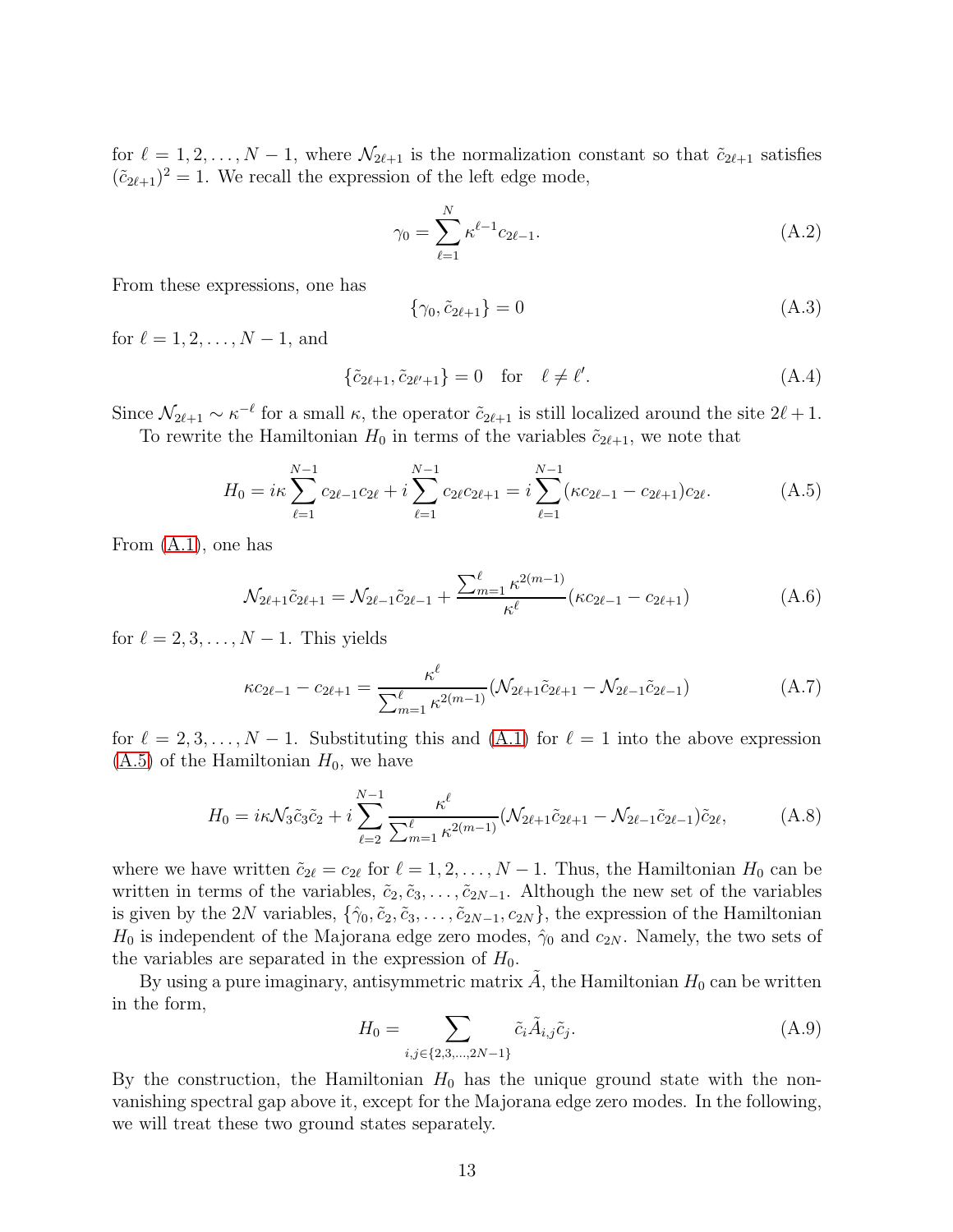Following Hastings [\[20\]](#page-25-6), we introduce two copies of the Majorana fermions, and two copies of the Hamiltonian  $H_0$  with opposite signs so that the total Hamiltonian is given by

<span id="page-13-3"></span>
$$
\tilde{H}_0 := \sum_{i,j \in \{2,3,\dots,2N-1\}} \tilde{c}_i \tilde{A}_{i,j} \tilde{c}_j - \sum_{i,j \in \{2,3,\dots,2N-1\}} \tilde{d}_i \tilde{A}_{i,j} \tilde{d}_j,
$$
\n(A.10)

where the Majorana operator  $\tilde{d}_j$  is a copy of  $\tilde{c}_j$ . This Hamiltonian has also the unique ground state with the non-vanishing spectral gap above it. We write

$$
\tilde{H}_0 = \begin{pmatrix} \tilde{c}, & \tilde{d} \end{pmatrix} \begin{pmatrix} \tilde{A} & 0 \\ 0 & -\tilde{A} \end{pmatrix} \begin{pmatrix} \tilde{c} \\ \tilde{d} \end{pmatrix},
$$

and  $P_{\pm}(\tilde{A})$  for the projection onto the positive and negative energies for  $\tilde{A}$ , respectively. We also introduce [\[20\]](#page-25-6)

$$
\hat{U} := \frac{1}{\sqrt{2}} \begin{pmatrix} 1 & is(\tilde{A}) \\ is(\tilde{A}) & 1 \end{pmatrix},
$$

where  $s(\tilde{A}) := P_{+}(\tilde{A}) - P_{-}(\tilde{A})$ . Then, one has

$$
\hat{U}^{\dagger} \begin{pmatrix} \tilde{A} & 0 \\ 0 & -\tilde{A} \end{pmatrix} \hat{U} = \begin{pmatrix} 0 & i|\tilde{A}| \\ -i|\tilde{A}| & 0 \end{pmatrix}.
$$

We define a pair of Majorana fermions,

<span id="page-13-0"></span>
$$
\begin{pmatrix} \eta^{\mathbf{R}} \\ \eta^{\mathbf{I}} \end{pmatrix} := \hat{U}^{\dagger} \begin{pmatrix} \tilde{c} \\ \tilde{d} \end{pmatrix} . \tag{A.11}
$$

From the above observation, one has

$$
\tilde{H}_0 = (\eta^{\rm R}, \eta^{\rm I}) \begin{pmatrix} 0 & i|\tilde{A}| \\ -i|\tilde{A}| & 0 \end{pmatrix} \begin{pmatrix} \eta^{\rm R} \\ \eta^{\rm I} \end{pmatrix} = 2i\eta^{\rm R}|\tilde{A}|\eta^{\rm I}.
$$

Further, we define a complex fermion,

<span id="page-13-1"></span>
$$
\eta_i := \frac{1}{2} (\eta_i^{\rm R} + i \eta_i^{\rm I}), \tag{A.12}
$$

for  $i = 2, 3, \ldots, 2N - 1$ . Then,

<span id="page-13-2"></span>
$$
\tilde{H}_0 = 2\eta^{\dagger} |\tilde{A}|\eta,\tag{A.13}
$$

where we have dropped the constant in the right-hand side. Since there is a spectral gap at the zero energy in the spectrum of the matrix  $A$ , we have

<span id="page-13-4"></span>
$$
\tilde{H}_0 = 2\eta^{\dagger} |\tilde{A}|\eta \ge \Delta E_0 \eta^{\dagger} \eta \tag{A.14}
$$

with a constant  $\Delta E_0 > 0$ .

Next, consider the interaction term V of the Hamiltonian  $H<sub>g</sub>$  of [\(3.1\)](#page-4-1). The interaction V is written in terms of the operators,  $c_1, c_2, \ldots, c_{2N-1}$ . Our aim is to express the interaction V in terms of the operators,  $\eta$  and  $a_{\text{E}}$ .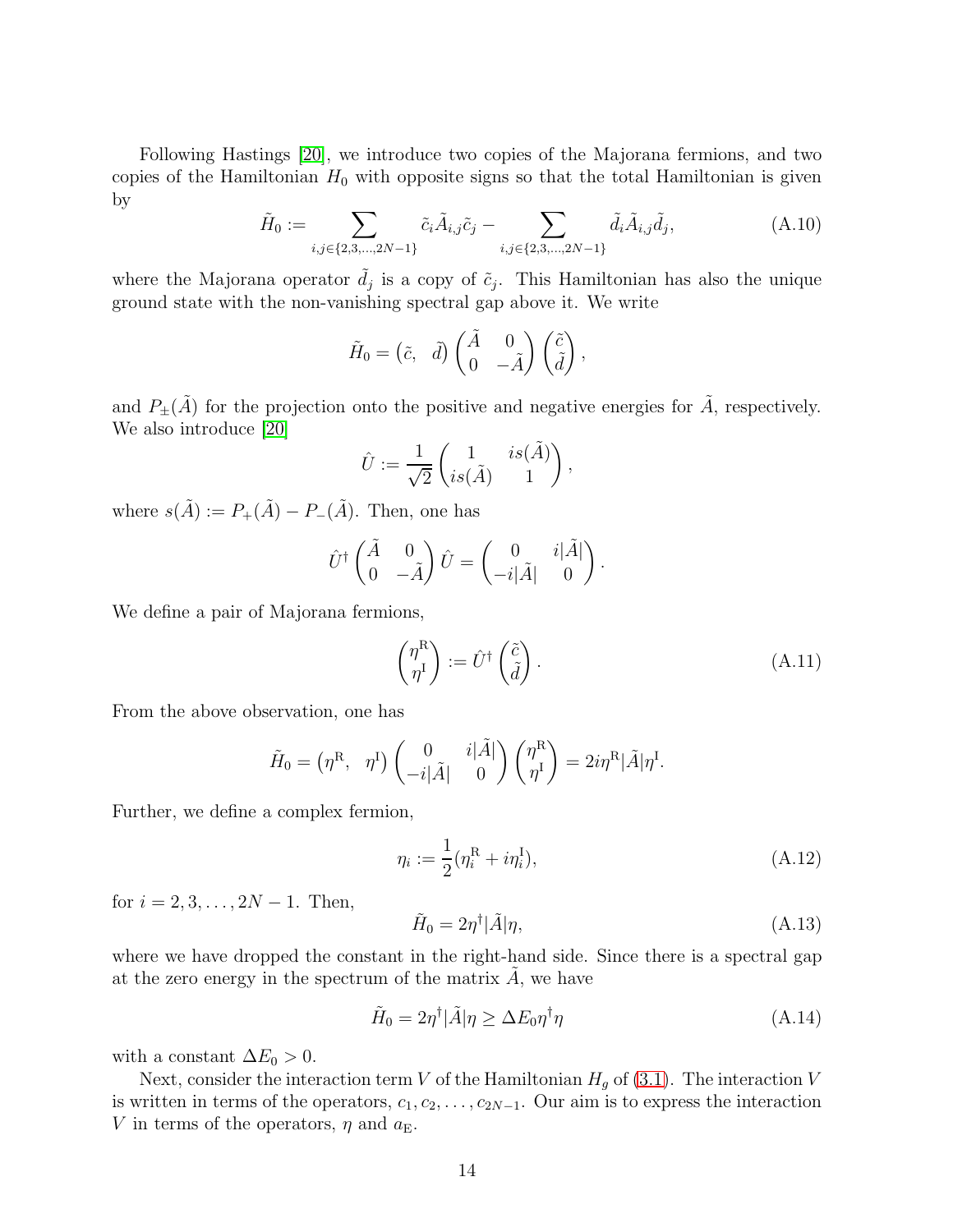For this purpose, we first want to express the operators,  $c_1, c_3, \ldots, c_{2N-1}$ , in terms of  $\gamma_0, \tilde{c}_3, \tilde{c}_5, \ldots, \tilde{c}_{2N-1}$ . From the expression  $(A.2)$  of  $\gamma_0$ , one has

<span id="page-14-0"></span>
$$
c_1 = \gamma_0 - (\kappa c_3 + \kappa^2 c_5 + \kappa^3 c_7 + \cdots). \tag{A.15}
$$

Combining this with  $(A.1)$  for  $\ell = 1$ , one obtains

$$
c_3 = \kappa c_1 - \kappa \mathcal{N}_3 \tilde{c}_3
$$
  
=  $\kappa \gamma_0 - \kappa (\kappa c_3 + \kappa^2 c_5 + \kappa^3 c_7 + \cdots) - \kappa \mathcal{N}_3 \tilde{c}_3$   
=  $\kappa \gamma_0 - \kappa^2 c_3 - \kappa (\kappa^2 c_5 + \kappa^3 c_7 + \cdots) - \kappa \mathcal{N}_3 \tilde{c}_3.$  (A.16)

Therefore,

<span id="page-14-1"></span>
$$
c_3 = \frac{\kappa}{1 + \kappa^2} [\gamma_0 - (\kappa^2 c_5 + \kappa^3 c_7 + \cdots)] - \frac{\kappa}{1 + \kappa^2} \mathcal{N}_3 \tilde{c}_3.
$$
 (A.17)

By using this expression, we can eliminate  $c_3$  from the right-hand side of  $(A.15)$ . Similarly, from [\(A.1\)](#page-11-2) for  $\ell = 2$ , one has

$$
\mathcal{N}_5 \tilde{c}_5 = c_1 + \kappa c_3 - \frac{1+\kappa^2}{\kappa^2} c_5
$$
  
=  $\gamma_0 - \kappa^2 c_5 - (\kappa^3 c_7 + \kappa^4 c_9 + \cdots) - \frac{1+\kappa^2}{\kappa^2} c_5.$ 

Therefore,

$$
c_5 = \frac{\kappa^2}{1 + \kappa^2 + \kappa^4} [\gamma_0 - (\kappa^3 c_7 + \kappa^4 c_9 + \cdots)] - \frac{\kappa^2}{1 + \kappa^2 + \kappa^4} \mathcal{N}_5 \tilde{c}_5.
$$
 (A.18)

By using this expression, we can eliminate  $c_5$  from both of the right-hand sides of  $(A.15)$ and [\(A.17\)](#page-14-1). Therefore, by repeating this procedure, the operators,  $c_1, c_3, \ldots, c_{2N-1}$ , can be expressed in terms of  $\gamma_0, \tilde{c}_3, \tilde{c}_5, \ldots, \tilde{c}_{2N-1}$ . Since  $c_{2\ell} = \tilde{c}_{2\ell}$ , the interaction potential V can be expressed in terms of the operators,  $\gamma_0, \tilde{c}_2, \tilde{c}_3, \tilde{c}_4, \ldots, \tilde{c}_{2N-2}, \tilde{c}_{2N-1}$ . Then, the resulting terms in the interaction decay by exponential law with the distance about these operators because the interaction V which is written in terms of  $c_1, c_2, \ldots, c_{2N-1}$  is assumed to be finite range. Further, from  $(A.11)$  and  $(A.12)$ , one has

$$
\tilde{c}_i = \frac{1}{\sqrt{2}} \Big[ \eta_i + \eta_i^{\dagger} - \sum_{j=2}^{2N-1} s(\tilde{A})_{i,j} (\eta_j - \eta_j^{\dagger}) \Big] \tag{A.19}
$$

for  $i = 2, 3, ..., 2N - 1$ . We recall  $\hat{\gamma}_0 = a_{\rm E} + a_{\rm E}^{\dagger}$ E . From these observations, one notices that the interaction V can be written in terms of  $a_{\text{E}}, \eta_2, \eta_3, \ldots, \eta_{2N-1}$ . In the following, we denote the interaction by

$$
\tilde{V} := V(a_{\rm E}, \eta_2, \eta_3, \dots, \eta_{2N-1}). \tag{A.20}
$$

The total Hamiltonian which we consider is given by

$$
\tilde{H}_g := \tilde{H}_0 + g\tilde{V},\tag{A.21}
$$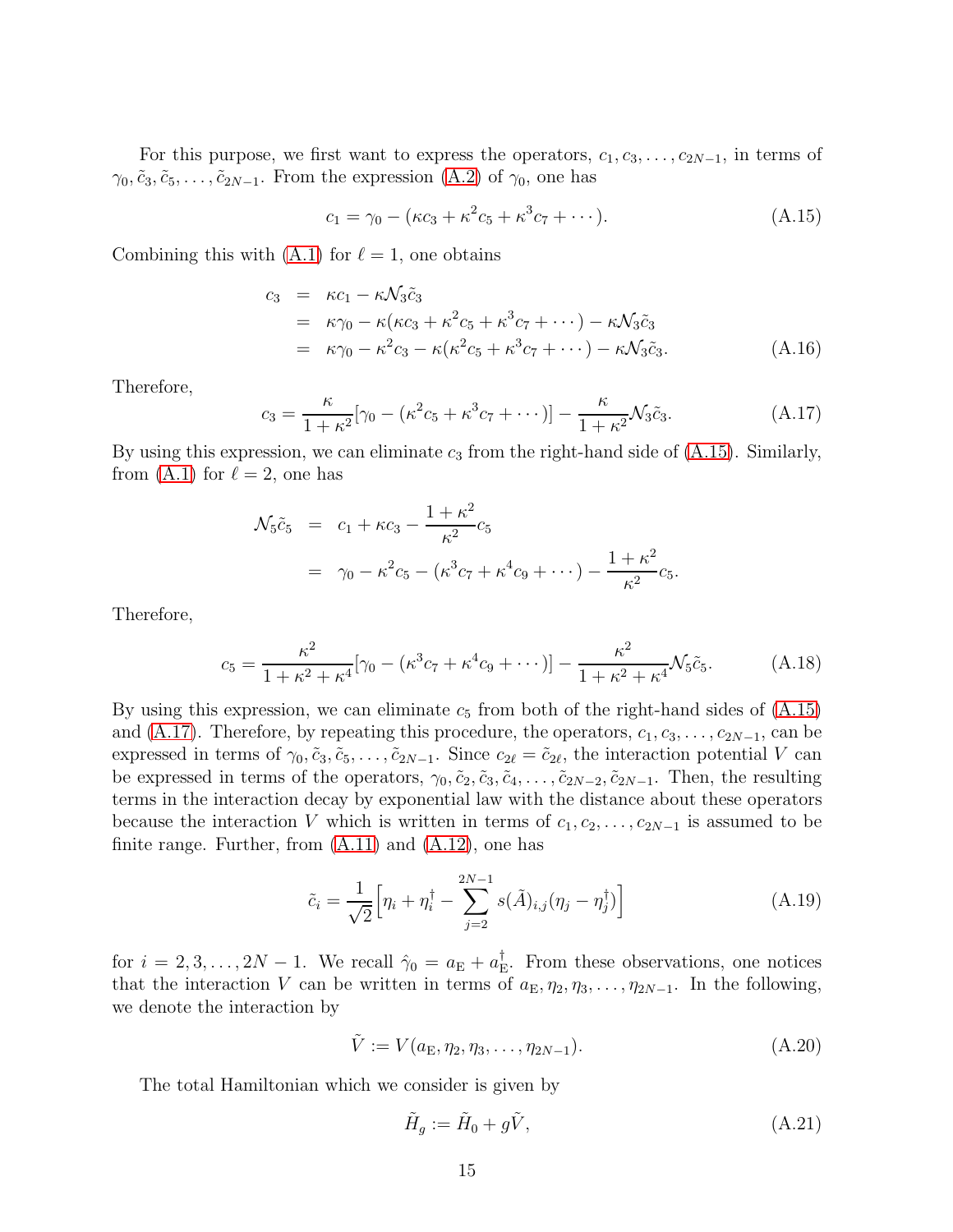where  $H_0$  is given by [\(A.13\)](#page-13-2). From the definitions [\(A.9\)](#page-12-2) and [\(A.10\)](#page-13-3), this right-hand side is written

$$
\tilde{H}_0 + g\tilde{V} = H_0 + gV - \tilde{d}\tilde{A}\tilde{d}.
$$

Clearly, the first and second terms in the right-hand side are those of the original Hamiltonian  $H_q$ , and the third term is the additional Hamiltonian whose spectrum has the gap above the unique ground state. Thus, it is enough to show that the spectrum of the Hamiltonian  $\tilde{H}_g$  has a non-vanishing spectral gap above the two low-energy states.

As mentioned at the beginning of this section, we assume that for a small  $|g|$ , there exists a spectral gap  $\Delta E > 0$  above the two-fold degenerate ground state which continuously connects with the spectral gap in the case of  $g = 0$ . Both of the estimates of |g| and  $\Delta E$  will be obtained below.

We write  $|\tilde{0}\rangle$  for the ground state of  $H_0$  of [\(A.13\)](#page-13-2) which satisfies  $\eta_i|\tilde{0}\rangle = 0$  for all  $i = 2, 3, \ldots, 2N - 1$  and  $a_{\rm E}|0\rangle = 0$  for the operator  $a_{\rm E}$  of the Majorana edge zero mode. Then, the other ground state is given by  $a_{\rm F}^{\dagger}$  $E^{\dagger}|\tilde{0}\rangle$ . We also write  $\tilde{P}_0(0)$  for the projection onto the sector of these two ground states. Under the above assumption on the spectral gap  $\Delta \tilde{E} > 0$  above the two low-energy states of  $\tilde{H}_g$ , there exists a unitary operator  $\tilde{U}(g)$ such that [\[23\]](#page-25-8)

$$
\tilde{U}^{\dagger}(g)\tilde{P}_0(g)\tilde{U}(g) = \tilde{P}_0(0),\tag{A.22}
$$

where  $\tilde{P}_0(g)$  is the projection onto the sector of the two low-energy states of  $\tilde{H}_g$ .

Note that

$$
\tilde{H}_g = [1 - \tilde{P}_0(g)]\tilde{H}_g[1 - \tilde{P}_0(g)] + \tilde{P}_0(g)\tilde{H}_g\tilde{P}_0(g).
$$

Therefore, one has

$$
\tilde{H}(g) := \tilde{U}^{\dagger}(g)\tilde{H}_{g}\tilde{U}(g) \n= [1 - \tilde{P}_{0}(0)]\tilde{U}^{\dagger}(g)\tilde{H}_{g}\tilde{U}(g)[1 - \tilde{P}_{0}(0)] + \tilde{P}_{0}(0)\tilde{U}^{\dagger}(g)\tilde{H}_{g}\tilde{U}(g)\tilde{P}_{0}(0).
$$

This implies that  $\tilde{P}_0(0)$  is the projection onto the two low-energy states for the transformed Hamiltonian  $H(q)$ . In addition, the vector  $|0\rangle$  is the eigenvector of  $H(q)$ . In fact, one has

$$
\langle \tilde{0} | a_{\rm E} \tilde{U}^{\dagger}(g) \tilde{H}_g \tilde{U}(g) | \tilde{0} \rangle = 0
$$

because  $\tilde{U}^{\dagger}(g) \tilde{H}_g \tilde{U}(g)$  has even fermion parity by the construction [\[24\]](#page-26-0) of the unitary operator  $U(g)$ . Thus, it is sufficient to show that there exists a non-vanishing spectral gap above the two low-energy states for this Hamiltonian  $H(g)$ .

We write

$$
\tilde{H}_0 = \sum_{Z \subset \Lambda} \tilde{H}_{0,Z},
$$

where  $\Lambda = \{1, 2, ..., 2N - 1\}$ , and  $\tilde{H}_{0,Z}$  is the local Hamiltonian whose explicit form is given by

$$
\tilde{H}_{0,Z}=2\eta_i^{\dagger}|\tilde{A}|_{i,j}\eta_j
$$

with  $Z = \{i, j\}$  for  $i, j = 2, 3, \ldots, 2N - 1$ . Clearly, one has

$$
\tilde{H}_{0,Z}|\tilde{0}\rangle = 0\tag{A.23}
$$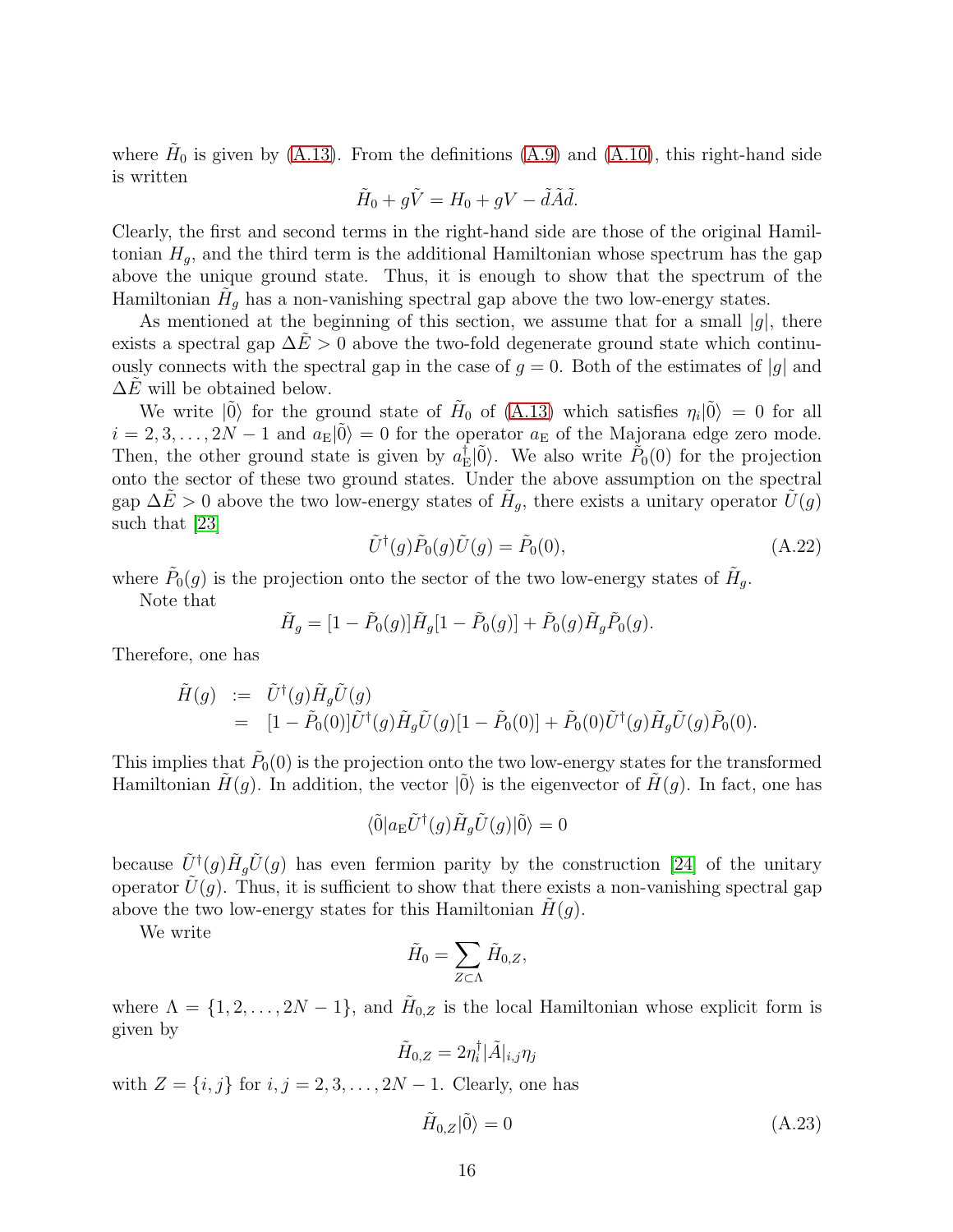for all Z. Similarly, we can write the interaction  $\tilde{V}$  in the sum of the local interactions  $\tilde{V}_Z$ ,

$$
\tilde{V} = \sum_{Z \subset \Lambda} \tilde{V}_Z,
$$

where the support of  $a<sub>E</sub>$  is given by the single site  $\{1\}$ . We write

<span id="page-16-0"></span>
$$
\tilde{H}_0(g) := \tilde{U}^\dagger(g)\tilde{H}_0\tilde{U}(g) = \sum_{Z \subset \Lambda} \tilde{U}^\dagger(g)\tilde{H}_{0,Z}\tilde{U}(g) \tag{A.24}
$$

and

<span id="page-16-1"></span>
$$
\tilde{V}(g) := \tilde{U}^{\dagger}(g)\tilde{V}\tilde{U}(g) = \sum_{Z \subset \Lambda} \tilde{U}^{\dagger}(g)\tilde{V}_Z\tilde{U}(g). \tag{A.25}
$$

Obviously,

<span id="page-16-2"></span>
$$
\tilde{H}(g) = \tilde{H}_0(g) + g\tilde{V}(g). \tag{A.26}
$$

Following Hastings [\[20\]](#page-25-6), we introduce

$$
\mathcal{R}_g(\cdots):=\int_{-\infty}^{+\infty}\tilde{\tau}_{g,t}(\cdots)w(t)dt,
$$

where

$$
\tilde{\tau}_{g,t}(\cdots) := \exp[i t \tilde{H}(g)](\cdots) \exp[-it \tilde{H}(g)],
$$

and  $w(t)$  is a function such that its Fourier transform  $\hat{w}$  satisfies  $\hat{w}(0) = 1$  and  $\hat{w}(\omega) = 0$ for  $|\omega| \geq \Delta E$ . From the condition  $\hat{w}(0) = 1$ , one has  $\mathcal{R}_q(1) = 1$  and

<span id="page-16-3"></span>
$$
\mathcal{R}_g(\tilde{H}(g)) = \tilde{H}(g). \tag{A.27}
$$

Since the Hamiltonian  $\tilde{H}(g)$  has the spectral gap  $\Delta \tilde{E} > 0$  above the sector of the two low-energy states from the assumption on the Hamiltonian  $H_g$ , the condition  $\hat{w}(\omega) = 0$ for  $|\omega| \geq \Delta \tilde{E}$  yields

<span id="page-16-5"></span>
$$
[1 - \tilde{P}_0(0)] \mathcal{R}_g(\mathcal{A}) \tilde{P}_0(0) = 0
$$
 (A.28)

for any operator A. As a concrete function, we use the function  $w(t)$  of the equation (2.1) in Lemma 2.3 in [\[24\]](#page-26-0). From [\(A.24\)](#page-16-0), [\(A.25\)](#page-16-1), [\(A.26\)](#page-16-2) and [\(A.27\)](#page-16-3), we have

<span id="page-16-4"></span>
$$
\tilde{H}(g) = \sum_{Z \subset \Lambda} \mathcal{R}_g(\tilde{U}^\dagger(g)\tilde{H}_{0,Z}\tilde{U}(g)) + g \sum_{Z \subset \Lambda} \mathcal{R}_g(\tilde{U}^\dagger(g)\tilde{V}_Z\tilde{U}(g)).
$$
\n(A.29)

Consider first the summand in the second sum in the right-hand side of [\(A.29\)](#page-16-4). Note that

$$
\mathcal{R}_{g}(\tilde{U}^{\dagger}(g)\tilde{V}_{Z}\tilde{U}(g))|\tilde{0}\rangle = \tilde{P}_{0}(0)\mathcal{R}_{g}(\tilde{U}^{\dagger}(g)\tilde{V}_{Z}\tilde{U}(g))|\tilde{0}\rangle
$$
  
\n
$$
= \int_{-\infty}^{+\infty} dt \ w(t)\tilde{P}_{0}(0)e^{it\tilde{H}(g)}\tilde{P}_{0}(0)\tilde{U}^{\dagger}(g)\tilde{V}_{Z}\tilde{U}(g)|\tilde{0}\rangle e^{-it\tilde{E}_{0}(g)}
$$
  
\n
$$
= \int_{-\infty}^{+\infty} dt \ w(t)|\tilde{0}\rangle\langle\tilde{0}|\tilde{U}^{\dagger}(g)\tilde{V}_{Z}\tilde{U}(g)|\tilde{0}\rangle
$$
  
\n
$$
= |\tilde{0}\rangle\langle\tilde{0}|\tilde{U}^{\dagger}(g)\tilde{V}_{Z}\tilde{U}(g)|\tilde{0}\rangle,
$$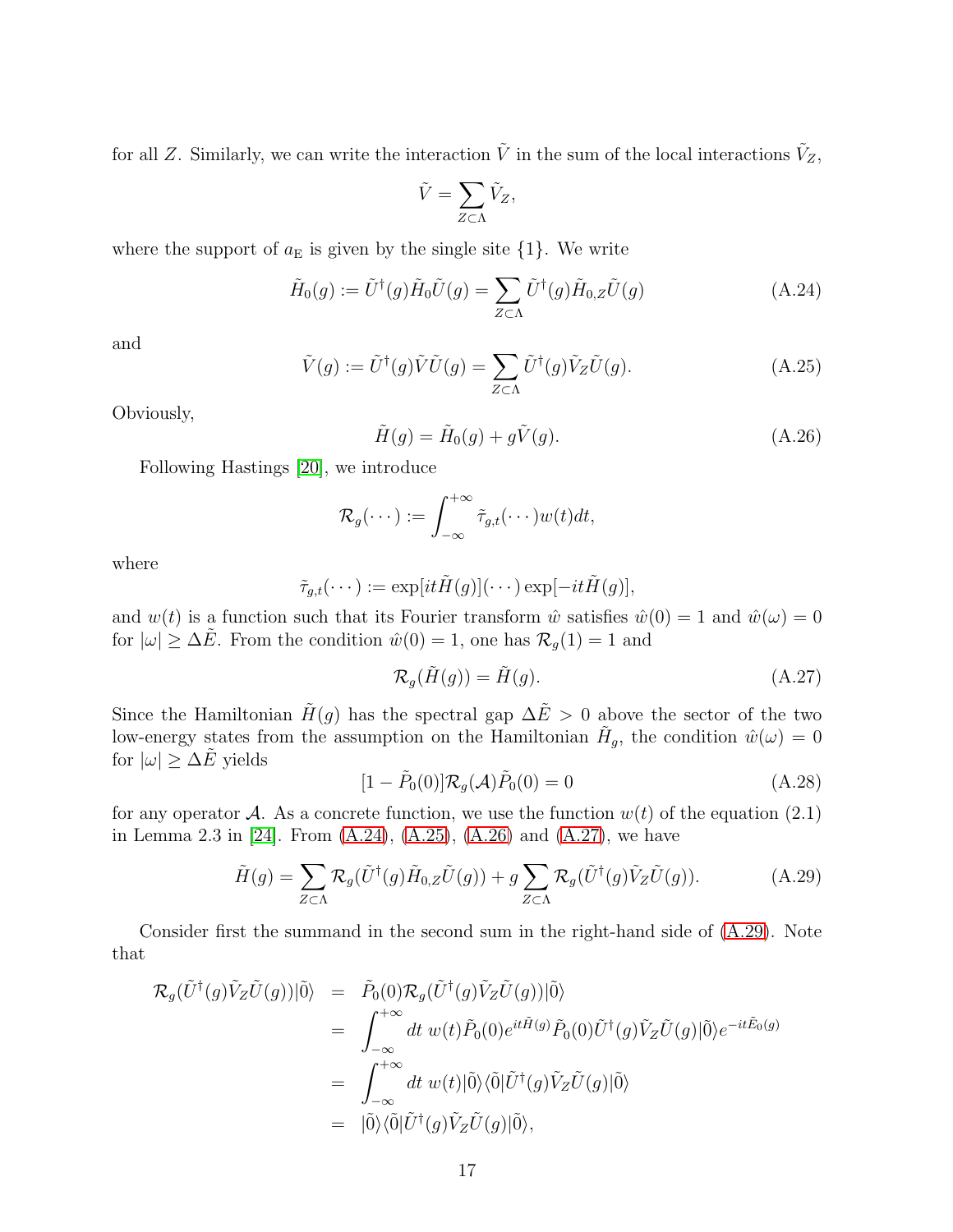where  $\tilde{E}_0(g)$  is the energy eigenvalue of  $\tilde{H}(g)$  for the eigenvector  $|\tilde{0}\rangle$ , and we have used  $(A.28)$  and  $\hat{w}(0) = 1$ ; we have also used  $\langle \tilde{0} | a_{\rm E} \tilde{U}^{\dagger}(g) \tilde{V}_Z \tilde{U}(g) | \tilde{0} \rangle = 0$ , which holds because the operator  $\tilde{U}^{\dagger}(g)\tilde{V}_Z\tilde{U}(g)$  has even fermion parity. This can be written

$$
\mathcal{R}_g(\colon \tilde{U}^\dagger(g)\tilde{V}_Z\tilde{U}(g) :)|\tilde{0}\rangle = 0,
$$
\n(A.30)

where :  $(\cdots)$ : is the subtraction of the expectation value with respect to the state  $|\tilde{0}\rangle$ which is defined by

$$
\mathcal{A} := \mathcal{A} - \langle \tilde{0} | \mathcal{A} | \tilde{0} \rangle \tag{A.31}
$$

for an operator  $A$ . We write

<span id="page-17-3"></span>
$$
\tilde{\mathcal{W}}_Z^{(1)}(g) := g \mathcal{R}_g(:\tilde{U}^\dagger(g)\tilde{V}_Z \tilde{U}(g):).
$$
\n(A.32)

Next consider the summand in the first sum in the right-hand side of [\(A.29\)](#page-16-4). Note that

<span id="page-17-1"></span>
$$
\tilde{U}^{\dagger}(g)\tilde{H}_{0,Z}\tilde{U}(g) - \tilde{H}_{0,Z} = \int_0^g dg' \frac{d}{dg'} \tilde{U}^{\dagger}(g')\tilde{H}_{0,Z}\tilde{U}(g')
$$
\n
$$
= \int_0^g dg' \tilde{U}^{\dagger}(g')i[\tilde{H}_{0,Z}, \tilde{D}(g')] \tilde{U}(g'), \tag{A.33}
$$

where we have used [\[24\]](#page-26-0)

$$
\frac{d}{dg}\tilde{U}(g) = i\tilde{D}(g)\tilde{U}(g)
$$

with the self-adjoint operator  $\tilde{D}(g)$ . Therefore, we have

<span id="page-17-0"></span>
$$
\mathcal{R}_g(\tilde{U}^\dagger(g)\tilde{H}_{0,Z}\tilde{U}(g)) = \mathcal{R}_g(\tilde{H}_{0,Z}) + \int_0^g dg' \mathcal{R}_g(\tilde{U}^\dagger(g')i[\tilde{H}_{0,Z}, \tilde{D}(g')]\tilde{U}(g')). \tag{A.34}
$$

The second term in the right-hand side satisfies

$$
\int_0^g dg' \mathcal{R}_g(:\tilde{U}^{\dagger}(g')i[\tilde{H}_{0,Z},\tilde{D}(g')]\tilde{U}(g'):)|\tilde{0}\rangle=0
$$

in the same way as in the above. Therefore, we write

<span id="page-17-4"></span>
$$
\tilde{\mathcal{W}}_Z^{(2)}(g) := \int_0^g dg' \mathcal{R}_g(\: : \tilde{U}^\dagger(g') i[\tilde{H}_{0,Z}, \tilde{D}(g')] \tilde{U}(g') : ). \tag{A.35}
$$

In order to deal with the first term  $\mathcal{R}_g(\tilde{H}_{0,Z})$  in the right-hand side of [\(A.34\)](#page-17-0), we note that

<span id="page-17-2"></span>
$$
e^{it\tilde{H}(g)}\tilde{H}_{0,Z}e^{-it\tilde{H}(g)} - \tilde{H}_{0,Z} = \int_0^t dt' \frac{d}{dt'} e^{it'\tilde{H}(g)} \tilde{H}_{0,Z}e^{-it'\tilde{H}(g)} = \int_0^t dt' e^{it'\tilde{H}(g)} i[\tilde{H}(g), \tilde{H}_{0,Z}] e^{-it'\tilde{H}(g)}.
$$
(A.36)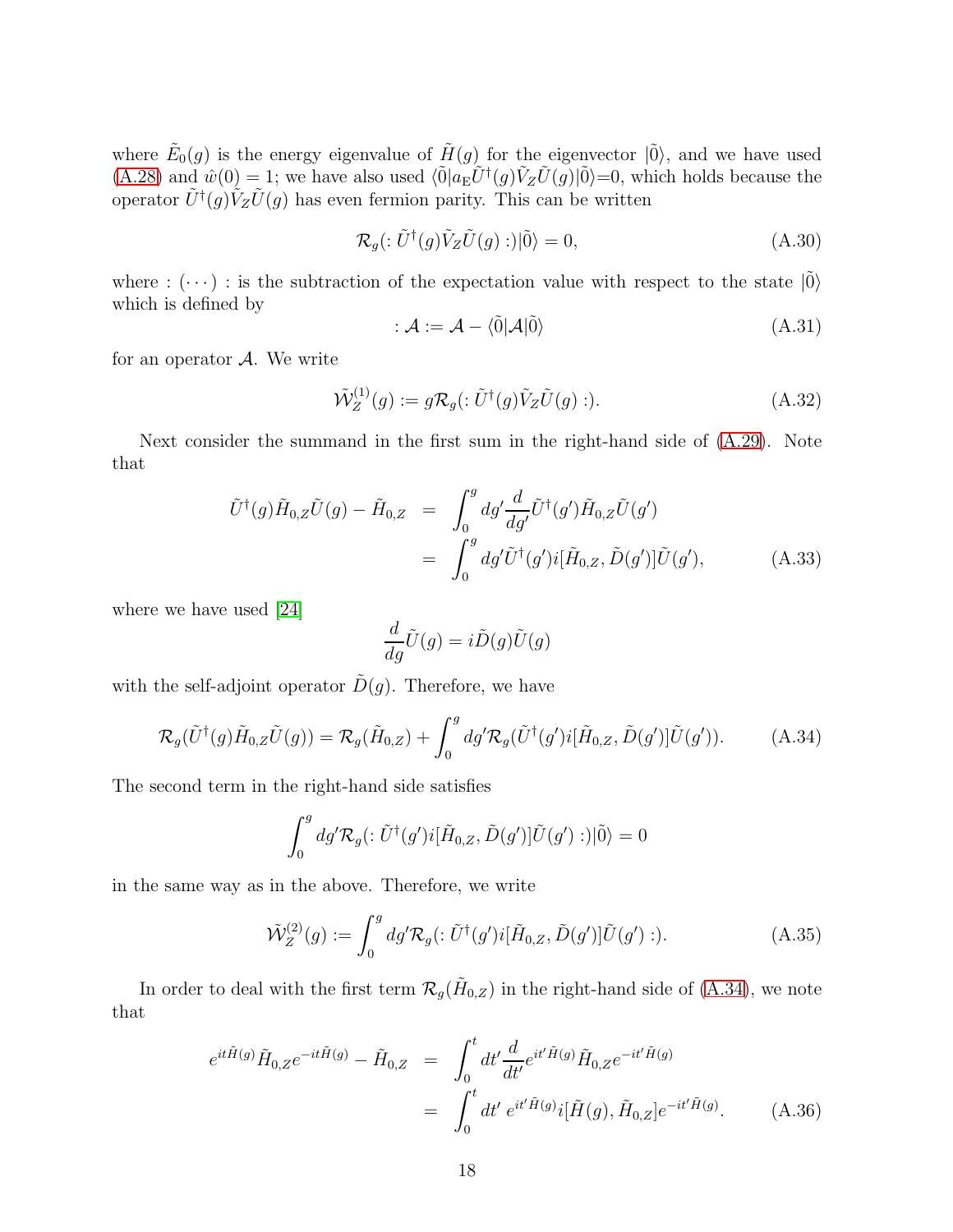On the other hand, the above relation [\(A.33\)](#page-17-1) yields

$$
\tilde{H}(g) = \tilde{U}^{\dagger}(g)\tilde{H}_0\tilde{U}(g) + g\tilde{U}^{\dagger}(g)\tilde{V}\tilde{U}(g) \n= \tilde{H}_0 + \int_0^g dg'\ \tilde{U}^{\dagger}(g')i[\tilde{H}_0, \tilde{D}(g')] \tilde{U}(g') + g\tilde{U}^{\dagger}(g)\tilde{V}\tilde{U}(g).
$$

Substituting this into the right-hand side of [\(A.36\)](#page-17-2), we have

<span id="page-18-0"></span>
$$
e^{it\tilde{H}(g)}\tilde{H}_{0,Z}e^{-it\tilde{H}(g)} = \tilde{H}_{0,Z} + \int_0^t dt' e^{it'\tilde{H}(g)}i[\tilde{H}_0, \tilde{H}_{0,Z}]e^{-it'\tilde{H}(g)} + \tilde{\mathcal{M}}_{t,Z}(g), \quad (A.37)
$$

where

$$
\tilde{\mathcal{M}}_{t,Z}(g) := \int_0^t dt' \ \tilde{\tau}_{g,t'} \left( ig[\tilde{U}^\dagger(g)\tilde{V}\tilde{U}(g), \tilde{H}_{0,Z}] + \int_0^g dg' i[\tilde{U}^\dagger(g')i[\tilde{H}_0, \tilde{D}(g')]\tilde{U}(g'), \tilde{H}_{0,Z}] \right). \tag{A.38}
$$

From the expression of [\(A.37\)](#page-18-0), one notices that

$$
\tilde{\mathcal{M}}_{t,Z}(g)|\tilde{0}\rangle = 0.
$$
\n(A.39)

Actually,  $|\tilde{0}\rangle$  is the eigenvector of  $\tilde{H}(g)$ , and  $\tilde{H}_{0,Z}|\tilde{0}\rangle = 0$ . In addition, we obtain

<span id="page-18-1"></span>
$$
\sum_{Z \subset \Lambda} \mathcal{R}_g(\tilde{H}_{0,Z}) = \tilde{H}_0 + \sum_{Z \subset \Lambda} \int_{-\infty}^{+\infty} dt \ w(t) \tilde{\mathcal{M}}_{t,Z}(g). \tag{A.40}
$$

We write

<span id="page-18-2"></span>
$$
\tilde{\mathcal{W}}_Z^{(3)}(g) := \int_{-\infty}^{+\infty} dt \ w(t) \tilde{\mathcal{M}}_{t,Z}(g). \tag{A.41}
$$

Consequently, from  $(A.29)$ ,  $(A.32)$ ,  $(A.34)$ ,  $(A.35)$ ,  $(A.40)$  and  $(A.41)$ , we obtain the desired expression of the Hamiltonian  $\tilde{H}(g)$ ,

$$
\tilde{H}(g) = \tilde{H}_0 + \tilde{\mathcal{W}}(g),\tag{A.42}
$$

with

$$
\tilde{\mathcal{W}}(g) := \sum_{i=1}^{3} \sum_{Z \subset \Lambda} \tilde{\mathcal{W}}_Z^{(i)}(g), \tag{A.43}
$$

where we have dropped the constant term. The operators  $\tilde{\mathcal{W}}_Z^{(i)}$  $Z^{(i)}(g)$  satisfy

$$
\tilde{\mathcal{W}}_Z^{(i)}(g) \to 0 \quad \text{as} \quad g \to 0,\tag{A.44}
$$

and

$$
\tilde{\mathcal{W}}_Z^{(i)}(g)|\tilde{0}\rangle = 0\tag{A.45}
$$

for all Z and  $i = 1, 2, 3$ . Therefore, in the same way as in [\[22\]](#page-25-7), we obtain

$$
[\tilde{\mathcal{W}}(g)]^2 \le (\tilde{g})^2 (\tilde{\mathfrak{N}})^2, \tag{A.46}
$$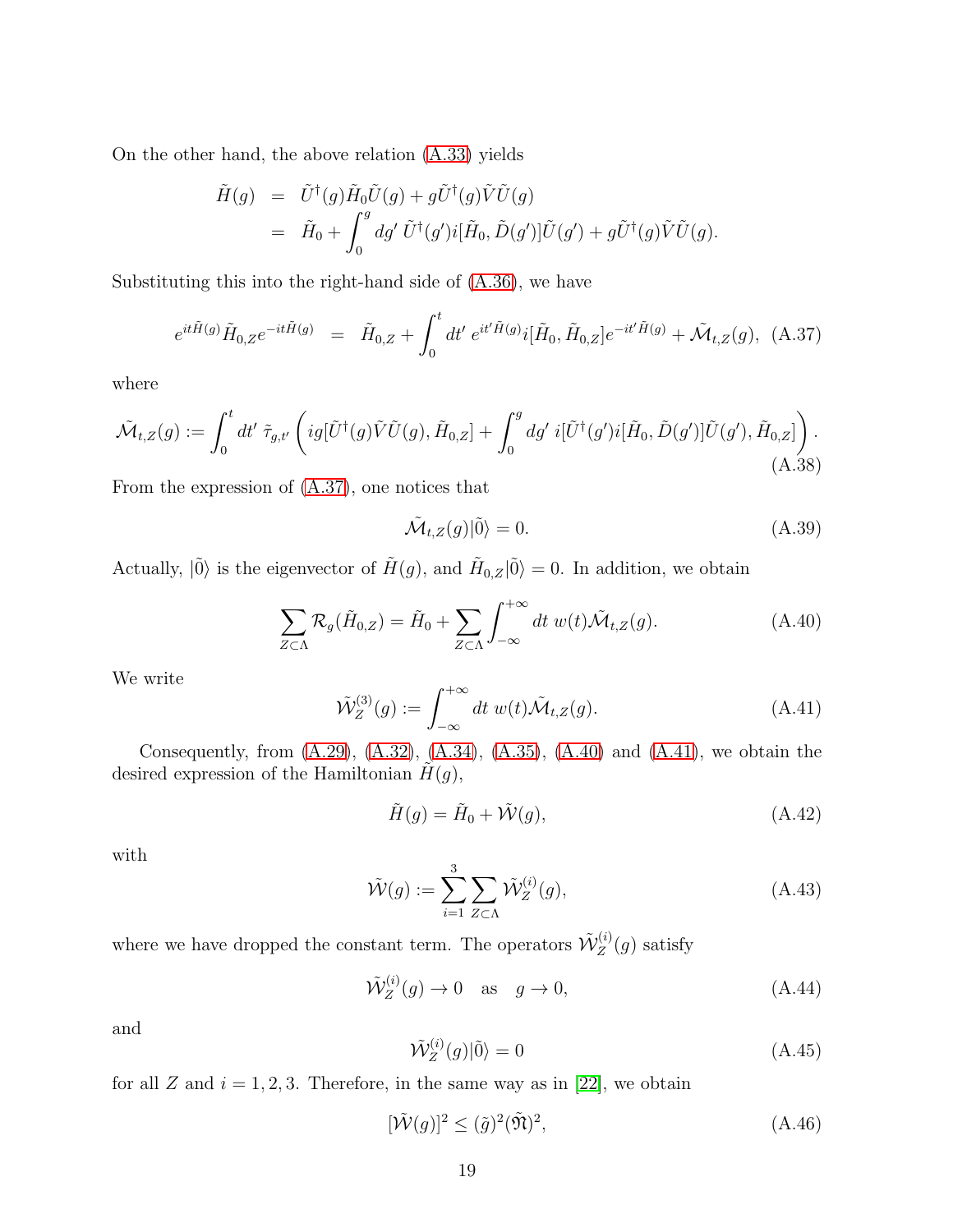where  $\tilde{g}$  is a positive constant which satisfies  $\tilde{g} \to 0$  as  $g \to 0$ , and

$$
\tilde{\mathfrak{N}} := a_{\mathcal{E}}^{\dagger} a_{\mathcal{E}} + \sum_{i=2}^{2N-1} \eta_i^{\dagger} \eta_i.
$$
\n(A.47)

By using the bound [\(A.14\)](#page-13-4), we have

<span id="page-19-0"></span>
$$
[\tilde{\mathcal{W}}(g)]^2 \leq (\tilde{g})^2 (\tilde{\mathfrak{N}})^2
$$
  
\n
$$
= (\tilde{g})^2 \left( a_{\mathcal{E}}^\dagger a_{\mathcal{E}} + \sum_i \eta_i^\dagger \eta_i \right)^2
$$
  
\n
$$
\leq (\tilde{g})^2 \left( 1 + \frac{1}{\Delta E_0} \tilde{H}_0 \right)^2
$$
  
\n
$$
\leq 2(\tilde{g})^2 \left[ 1 + \frac{1}{(\Delta E_0)^2} (\tilde{H}_0)^2 \right].
$$
 (A.48)

By the construction of the Hamiltonian  $\tilde{H}(g) = \tilde{H}_0 + \tilde{\mathcal{W}}(g)$ , one has

$$
\langle \tilde{0} | \tilde{H}(g) | \tilde{0} \rangle = \langle \tilde{0} | \tilde{H}_0 | \tilde{0} \rangle + \langle \tilde{0} | \tilde{W}(g) | \tilde{0} \rangle = 0.
$$

This implies that the ground state energy  $\tilde{E}_0(g)$  of  $\tilde{H}(g)$  satisfies  $\tilde{E}_0(g) \leq 0$ .

Let  $\tilde{\Psi}_1$  be an excited state of  $\tilde{H}(g)$  such that the energy eigenvalue  $\tilde{E}_1(g)$  does not connect continuously with the ground-state energy zero of the unperturbed Hamiltonian  $\tilde{H}_0$  when varying the coupling constant g from non-zero to zero. From  $\tilde{H}(g)\tilde{\Psi}_1 = \tilde{E}_1(g)\tilde{\Psi}_1$ with the normalization  $\|\tilde{\Psi}_1\| = 1$ , one has

$$
\begin{split}\n[\tilde{E}_1(g)]^2 &= \langle \tilde{\Psi}_1, [\tilde{H}(g)]^2 \tilde{\Psi}_1 \rangle \\
&= \langle \tilde{\Psi}_1, (\tilde{H}_0)^2 \tilde{\Psi}_1 \rangle + \langle \tilde{\Psi}_1, [\tilde{\mathcal{W}}(g)]^2 \tilde{\Psi}_1 \rangle + \langle \tilde{\Psi}_1, \tilde{H}_0 \tilde{\mathcal{W}}(g) \tilde{\Psi}_1 \rangle + \langle \tilde{\Psi}_1, \tilde{\mathcal{W}}(g) \tilde{H}_0 \tilde{\Psi}_1 \rangle \\
&\geq \langle \tilde{\Psi}_1, (\tilde{H}_0)^2 \tilde{\Psi}_1 \rangle + \langle \tilde{\Psi}_1, \tilde{H}_0 \tilde{\mathcal{W}}(g) \tilde{\Psi}_1 \rangle + \langle \tilde{\Psi}_1, \tilde{\mathcal{W}}(g) \tilde{H}_0 \tilde{\Psi}_1 \rangle.\n\end{split} \tag{A.49}
$$

The second and third terms in the right-hand side can be estimated as follows:

$$
\begin{split} \left| \text{Re}\langle \tilde{\Psi}_{1}, \tilde{H}_{0} \tilde{\mathcal{W}}(g) \tilde{\Psi}_{1} \rangle \right| &\leq \sqrt{\langle \tilde{\Psi}_{1}, (\tilde{H}_{0})^{2} \tilde{\Psi}_{1} \rangle \langle \tilde{\Psi}_{1}, [\tilde{\mathcal{W}}(g)]^{2} \tilde{\Psi}_{1} \rangle} \\ &\leq \frac{\sqrt{2} \tilde{g}}{\Delta E_{0}} \sqrt{\langle \tilde{\Psi}_{1}, (\tilde{H}_{0})^{2} \tilde{\Psi}_{1} \rangle \langle \tilde{\Psi}_{1}, [(\Delta E_{0})^{2} + (\tilde{H}_{0})^{2}] \tilde{\Psi}_{1} \rangle} \\ &\leq \sqrt{2} \tilde{g} \Delta E_{0} + \frac{\sqrt{2} \tilde{g}}{\Delta E_{0}} \langle \tilde{\Psi}_{1}, (\tilde{H}_{0})^{2} \tilde{\Psi}_{1} \rangle, \end{split} \tag{A.50}
$$

where we have used the bound  $(A.48)$ . Substituting this into the above right-hand side, we have

$$
[\tilde{E}_1(g)]^2 + 2\sqrt{2}\tilde{g}\Delta E_0 \ge \left[1 - \frac{2\sqrt{2}\tilde{g}}{\Delta E_0}\right] \langle \tilde{\Psi}_1, (\tilde{H}_0)^2 \tilde{\Psi}_1 \rangle.
$$

Further, using the bound [\(A.48\)](#page-19-0) again, we obtain

$$
2(\tilde{g})^2 \frac{[\tilde{E}_1(g)]^2 + 2\sqrt{2}\tilde{g}\Delta E_0}{(\Delta E_0)^2 - 2\sqrt{2}\tilde{g}\Delta E_0} + 2(\tilde{g})^2 \geq \langle \tilde{\Psi}_1, [\tilde{W}(g)]^2 \tilde{\Psi}_1 \rangle
$$
  
=  $\langle \tilde{\Psi}_1, [\tilde{H}(g) - \tilde{H}_0]^2 \tilde{\Psi}_1 \rangle$   
=  $\langle \tilde{\Psi}_1, [\tilde{E}_1(g) - \tilde{H}_0]^2 \tilde{\Psi}_1 \rangle$ . (A.51)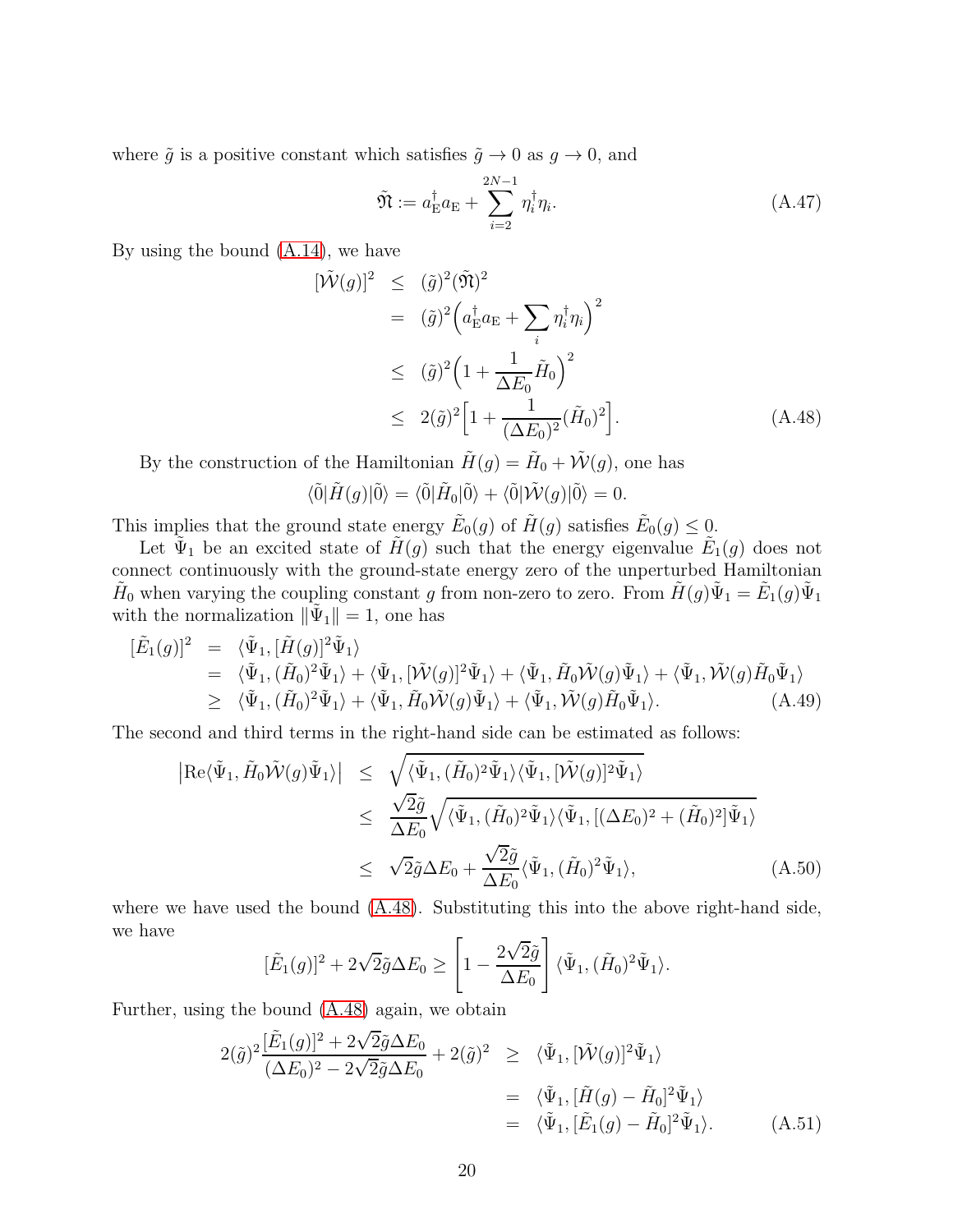Since we can assume  $\tilde{E}_1(g) \leq \Delta E_0$ , we have the bound,

<span id="page-20-1"></span>
$$
\langle \tilde{\Psi}_1, [\tilde{E}_1(g) - \tilde{H}_0]^2 \tilde{\Psi}_1 \rangle \le \frac{4\Delta E_0}{\Delta E_0 - 2\sqrt{2}\tilde{g}} (\tilde{g})^2.
$$
 (A.52)

When  $\tilde{E}_1(g)$  satisfies  $\Delta E_0 \ge \tilde{E}_1(g) > \Delta E_0/2$  for a small |g|, one has

$$
\frac{1}{2}\Delta E_0 > \sqrt{\langle \tilde{\Psi}_1, [\tilde{E}_1(g) - \tilde{H}_0]^2 \tilde{\Psi}_1 \rangle}
$$

from the spectrum of  $H_0$ . Therefore, from the above bound [\(A.52\)](#page-20-1), we obtain

<span id="page-20-2"></span>
$$
\frac{1}{2}\Delta E_0 < \Delta E_0 - \left(\frac{4\Delta E_0}{\Delta E_0 - 2\sqrt{2}\tilde{g}}\right)^{1/2} \tilde{g} \le \tilde{E}_1(g) \le \Delta E_0 \tag{A.53}
$$

for a small |g|. This implies that there exists a small positive constant  $g_{\text{max}}$  such that the bound [\(A.53\)](#page-20-2) can be realized for any coupling constant g which satisfies  $|g| \le g_{\text{max}}$ .

# <span id="page-20-0"></span>**B** Proof of the existence of  $\gamma$  satisfying  $[H, \gamma] = 0$

In this appendix, we give a proof of the existence of a Majorana operator  $\gamma$  which commutes with the Hamiltonian H, i.e.,  $[H, \gamma] = 0$ , following the paper [\[25\]](#page-26-1) by Goldstein and Chamon. The Hamiltonian  $H$  has even fermion parity and consists of the operators,  $c_1, c_2, \ldots, c_{2N-1}$ , whose number is odd  $2N-1$ .

Let us consider all the monomials which have odd fermion parity, and consist of the operators,  $c_1, c_2, \ldots, c_{2N-1}$ . There are in total  $\sum_{m=1}^{N} {2N-1 \choose 2m-1}$  $2^{2N-1}_{2m-1}$  =  $2^{2N-2}$  such operators. We denote them by  $C_a$  with indices a. We can write the operators  $C_a$  in the form,

$$
C_a := (i)^{n_a(n_a-1)/2} c_{i_1(a)} c_{i_2(a)} \cdots c_{i_{n_a}(a)},
$$
\n(B.1)

where  $n_a$  is the number of c-Majorana fermions in the product, and for each monomial with index  $a, I(a) := \{i_1(a), i_2(a), \ldots, i_{n_a}(a)\}\$ is the list of the sites which satisfy conditions,  $i_j(a) \in \{1, 2, \cdots, 2N-1\}$  for  $j \in \{1, 2, \ldots, n_a\}$  and  $i_k(a) < i_\ell(a)$  for  $k < \ell$ . Of course,  $n_a$ is odd and satisfies  $n_a \leq 2N - 1$ . Then, one has

$$
C_a^{\dagger} = C_a \quad \text{and} \quad (C_a)^2 = 1.
$$

Clearly, the operator  $\gamma$  is written as

$$
\gamma = \sum_{a} \alpha_a C_a \tag{B.2}
$$

with coefficients  $\alpha_a$ .

The product of two  $C_{a_1}$  and  $C_{a_2}$  gives

$$
C_{a_1} C_{a_2} = (i)^{s(a_1, a_2)} C_{a_3}
$$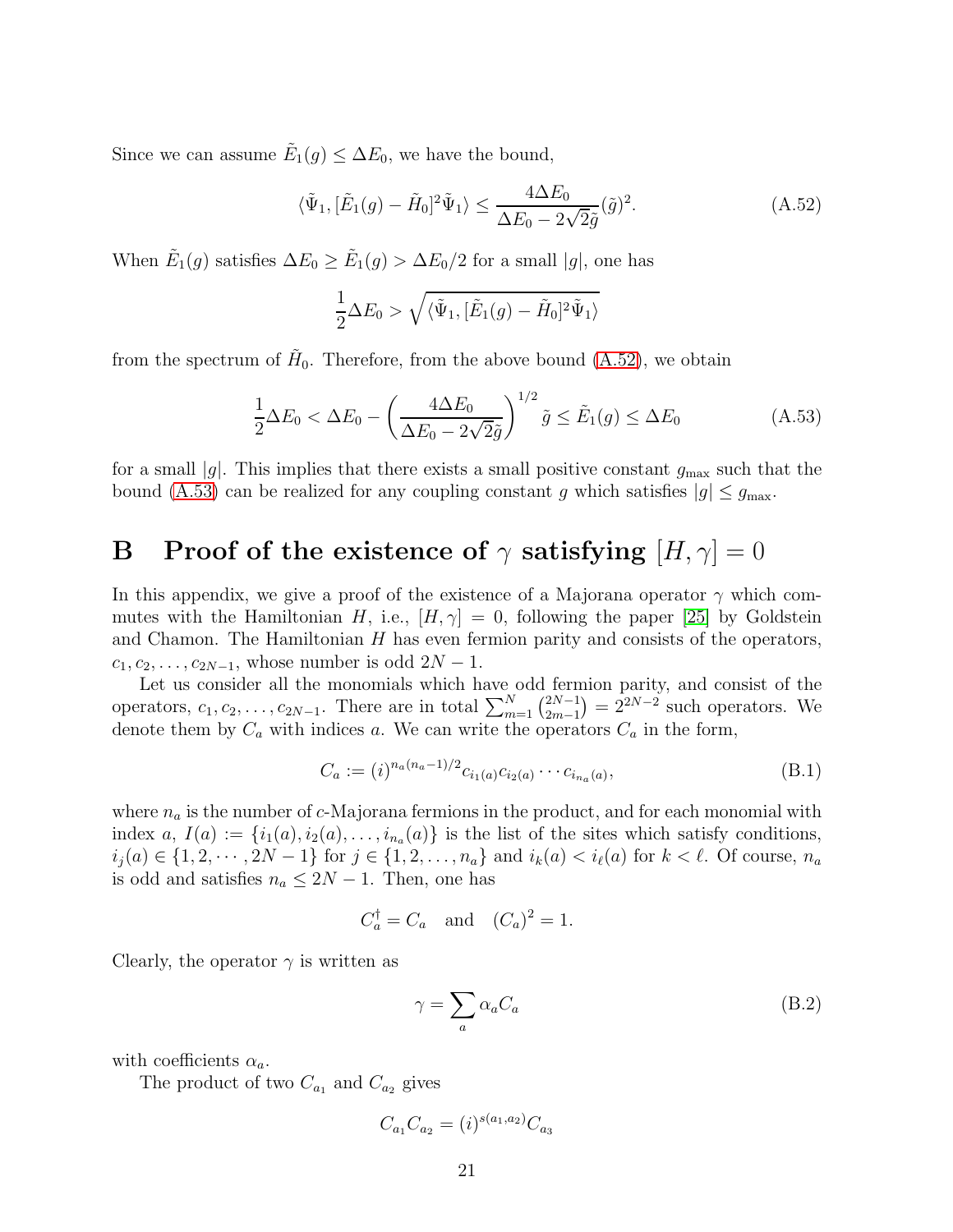with some phase factor, where the set  $I(a_3)$  of the sites in  $C_{a_3}$  satisfies  $I(a_3) = I(a_1) \cup$  $I(a_2)\setminus I(a_1) \cap I(a_2)$ . We introduce the usual trace inner product for two operators, A and B:

$$
(A, B) := \frac{1}{2^{2N}} \text{Tr} A^{\dagger} B.
$$

Then, one has

$$
(C_a, C_b) = \delta_{a,b} \tag{B.3}
$$

for all  $C_a$  and  $C_b$ . Actually,

$$
\text{Tr } c_{j_1} c_{j_2} \cdots c_{j_n} = 0
$$

for any monomial  $c_{j_1}c_{j_2}\cdots c_{j_n}$  with  $n\geq 1$ . In the case of  $n=\text{odd}$ , this is true because of the odd fermion parity. When  $n =$  even, one has

Tr 
$$
c_{j_1}c_{j_2}\cdots c_{j_n} =
$$
 Tr  $c_{j_2}\cdots c_{j_n}c_{j_1} = (-1)^{n-1}$  Tr  $c_{j_1}c_{j_2}\cdots c_{j_n} =$  - Tr  $c_{j_1}c_{j_2}\cdots c_{j_n}$ 

by using the cyclic property of trace and the commutation relations. This implies the vanishing of the trace.

Let us consider

$$
H_{a,b} := (C_a, [H, C_b])
$$
 (B.4)

for the Hamiltonian H with even fermion parity. This is a  $2^{2N-2} \times 2^{2N-2}$  matrix. Further, this is pure imaginary and antisymmetric. Actually, one has

$$
\overline{H_{a,b}} = \overline{(C_a, [H, C_b])} = ([H, C_b], C_a) = 2^{-2N} \text{Tr}(-[H, C_b]) C_a = -2^{-2N} \text{Tr } C_a[H, C_b] = -H_{a,b}.
$$

Thus,  $H_{a,b}$  is pure imaginary. Further, the cyclic property of trace yields

Tr 
$$
C_a[H, C_b]
$$
 = Tr  $(C_aHC_b - C_aC_bH)$  = Tr  $C_bC_aH$  - Tr  $C_bHC_a$  = -Tr  $C_b[H, C_a]$ 

This implies  $H_{a,b} = -H_{b,a}$ , i.e.,  $H_{a,b}$  is antisymmetric.

One can easily show  $[H, c_1c_2 \cdots c_{2N-1}] = 0$ . Therefore, the matrix  $H_{a,b}$  has the corresponding zero eigenvalue. Since the matrix  $H_{a,b}$  is pure imaginary and antisymmetric with the even dimension  $2^{2N-2}$ , there must exist at least one more zero eigenvalue. Namely, there exists an eigenvector  $\alpha_b$  such that it satisfies the eigenvalue equation,

$$
0 = \sum_{b} H_{a,b} \alpha_b = \sum_{b} (C_a, [H, C_b]) \alpha_b = (C_a, [H, \gamma]), \tag{B.5}
$$

where we have written

$$
\gamma = \sum_{b} \alpha_b C_b. \tag{B.6}
$$

The above equation must hold for any  $C_a$ . Therefore, one obtains  $[H, \gamma] = 0$ , and  $\gamma \neq$  $c_1c_2 \cdots c_{2N-1}$ .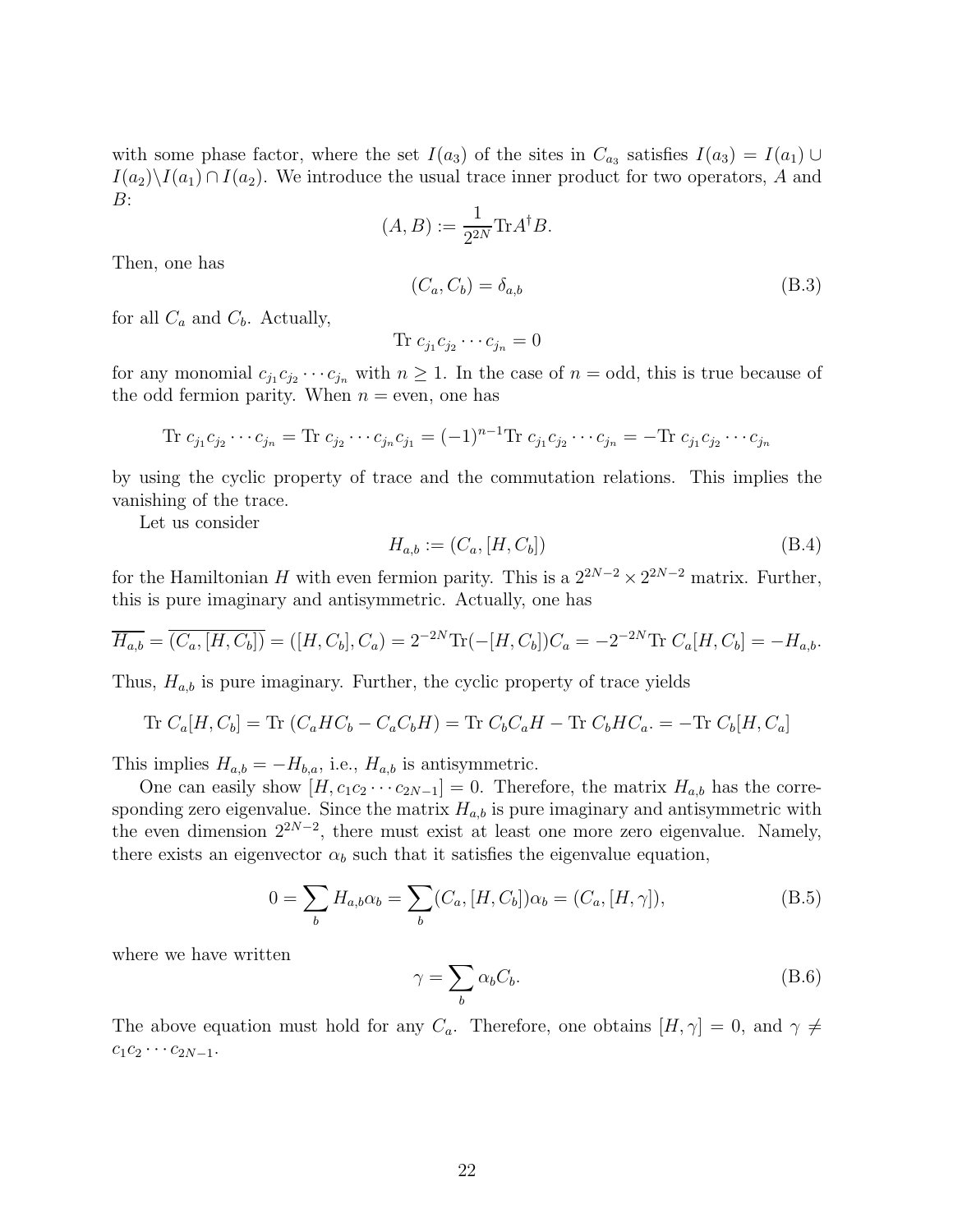### <span id="page-22-0"></span>C Locality of Majorana edge zero mode

In this appendix, we prove the locality of the operator  $U(g)\hat{\gamma}_0U(g)^{\dagger}$ , which creates the Majorana edge zero mode above the ground state. From [\(2.3\)](#page-3-2) and [\(2.4\)](#page-4-2), it is sufficient to prove the locality of

$$
U(g)c_{2\ell-1}U(g)^{\dagger}
$$

for a not large  $\ell \in \{1, 2, ..., N\}$ . For this purpose, we will use a local approximation [\[24,](#page-26-0) [27,](#page-26-3) [28\]](#page-26-4).

To begin with, we recall that the Hamiltonian  $H<sub>q</sub>$  does not contain the operator  $c_{2N}$ at the right edge. This is crucial for the following argument. Note that

$$
(c_{2m-1}c_{2m})c_{2m-1}(c_{2m}c_{2m-1}) = -c_{2m-1} \text{ for } m = 1, 2, ..., N,
$$
  
\n
$$
(c_{2m-1}c_{2m})c_{2m}(c_{2m}c_{2m-1}) = -c_{2m} \text{ for } m = 1, 2, ..., N-1,
$$
  
\n
$$
(c_{2m-1}c_{2N})c_{2m-1}(c_{2N}c_{2m-1}) = -c_{2m-1} \text{ for } m = 1, 2, ..., N-1,
$$

and

$$
(c_{2m-1}c_{2N})c_{2m-1}c_{2m}(c_{2N}c_{2m-1})=-c_{2m-1}c_{2m} \text{ for } m=1,2,\ldots,N-1.
$$

Namely, these unitary transformations change the sign of the operators. Having these relations in mind, we introduce a unitary transformation,

$$
\mathcal{U}_{\geq m}(\sigma_m, \sigma_{m+1}, \ldots, \sigma_N) := \mathcal{U}_m(\sigma_m) \mathcal{U}_{m+1}(\sigma_{m+1}) \cdots \mathcal{U}_N(\sigma_N),
$$

for  $m = 1, 2, \ldots, N$ , where

$$
\mathcal{U}_m(\sigma_m) := \begin{cases} 1, & \sigma_m = 1; \\ c_{2m}c_{2m-1}, & \sigma_m = 2; \\ c_{2N}c_{2m-1}, & \sigma_m = 3; \\ c_{2m}c_{2m-1}c_{2N}c_{2m-1}, & \sigma_m = 4, \end{cases}
$$

for  $m = 1, 2, ..., N - 1$ , and

$$
\mathcal{U}_N(\sigma_N) := \begin{cases} 1, & \sigma_N = 1; \\ c_{2N}c_{2N-1}, & \sigma_N = 2. \end{cases}
$$

By definition, the operator  $\mathcal{U}_{\geq m}(\sigma_m, \sigma_{m+1}, \ldots, \sigma_N)$  has even fermion parity. For any operator A, we define

<span id="page-22-1"></span>
$$
\Pi_{\geq 2m-1}(A) := \frac{1}{2} \left(\frac{1}{4}\right)^{N-m} \sum_{\sigma_N=1,2} \sum_{\sigma_m,\sigma_{m+1},\dots,\sigma_{N-1}} \mathcal{U}_{\geq m}^{\dagger}(\sigma_m,\dots,\sigma_N) A \mathcal{U}_{\geq m}(\sigma_m,\dots,\sigma_N).
$$
\n(C.1)

This is the average over the unitary transformations. When an operator  $A$  is written in a product form  $A = A'A''$  which satisfies supp $A' \subset \{1, 2, ..., 2m-2\}$  and supp $A'' \subset$  ${2m-1, 2m, \ldots, 2N-1},$  one has  $\Pi_{\geq 2m-1}(A) = A'\Pi_{\geq 2m-1}(A'')$ . If the operator  $A \neq 1$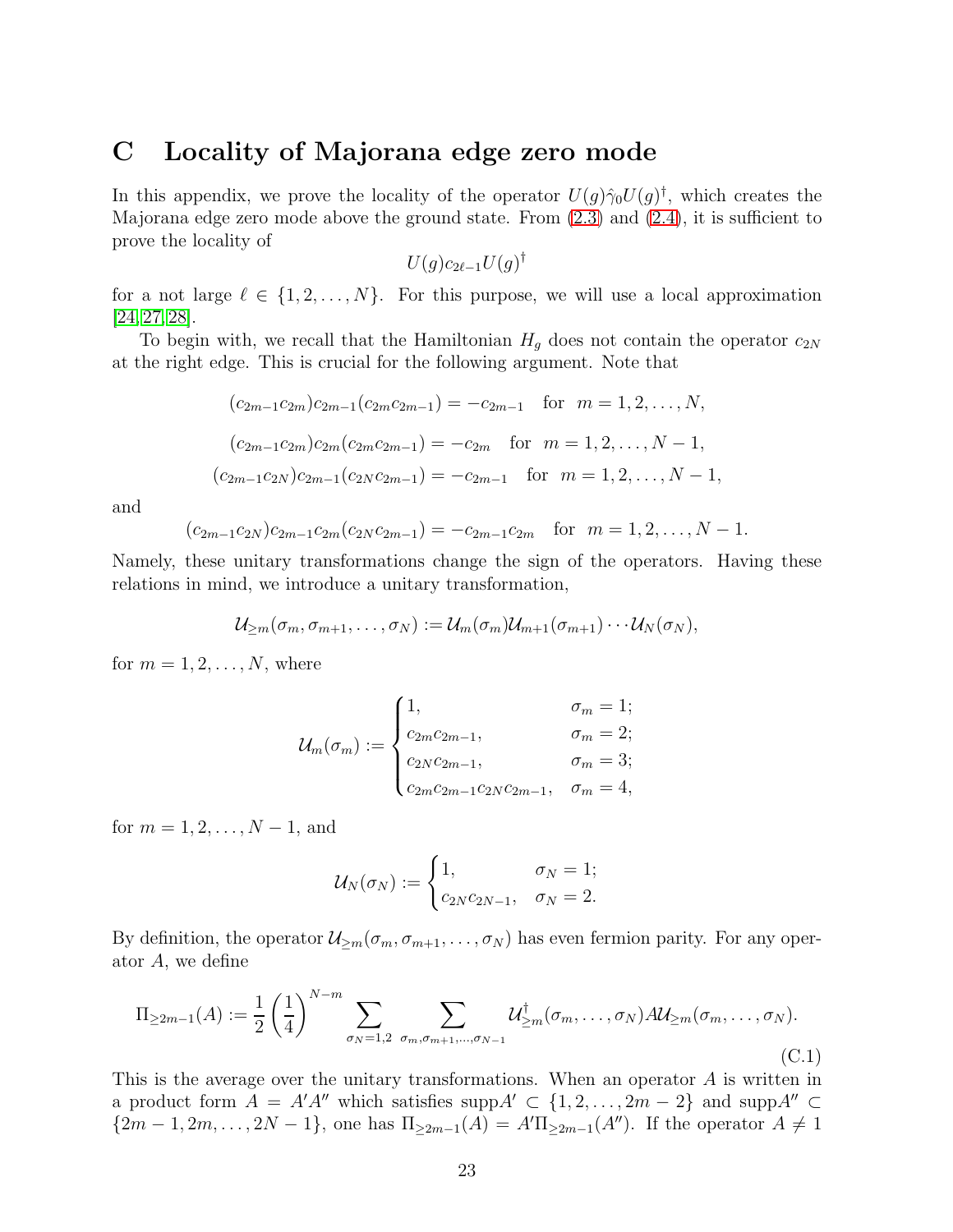satisfies the condition supp $A \subset \{2m-1, 2m, \ldots, 2N-1\}$ , then  $\Pi_{\geq 2m-1}(A) = 0$ . Of course, if  $A = 1$ , then  $\Pi_{\geq 2m-1}(A) = 1$ .

For the operator  $U(g)c_{2\ell-1}U(g)^{\dagger}$ , the local approximation is given by

$$
\Pi_{\geq 2m-1}(U(g)c_{2\ell-1}U(g)^{\dagger}).
$$

From the definition[\(C.1\)](#page-22-1) of  $\Pi_{\geq 2m-1}(\cdots)$ , the difference between the two operators can be written

<span id="page-23-2"></span>
$$
U(g)c_{2\ell-1}U(g)^{\dagger} - \Pi_{\geq 2m-1}(U(g)c_{2\ell-1}U(g)^{\dagger})
$$
  
= 
$$
\frac{1}{2}\left(\frac{1}{4}\right)^{N-m}\sum_{\sigma_{m},\dots,\sigma_{N}}\mathcal{U}^{\dagger}_{\geq m}(\sigma_{m},\dots,\sigma_{N})\left[\mathcal{U}_{\geq m}(\sigma_{m},\dots,\sigma_{N}),U(g)c_{2\ell-1}U(g)^{\dagger}\right]
$$
 (C.2)

by using the commutator. In order to evaluate the commutator, we recall the following facts [\[24\]](#page-26-0): The unitary operator  $U(q)$  is the solution of the Schrödinger-type equation,

$$
-i\frac{d}{dg}U(g) = D(g)U(g),\tag{C.3}
$$

with the initial condition  $U(0) = 1$ , where the self-adjoint operator  $D(q)$  is written

<span id="page-23-0"></span>
$$
D(g) = \int_{-\infty}^{+\infty} dt W(t) e^{itH_g} V e^{-itH_g}
$$
 (C.4)

with a certain real-valued function  $W(t)$  which shows subexponential decay [\[24\]](#page-26-0). The operator  $D(g)$  is correspond to the Hamiltonian of the Schrödinger-type equation. The range of the corresponding interaction of  $D(g)$  is determined by the interaction Hamiltonian V of the present Hamiltonian  $H<sub>g</sub>$  as seen in the right-hand side of ([C.](#page-23-0)4). When V is finite-range or exponentially decaying interaction,  $D(g)$  shows subexponentially decaying interaction  $[24]$ . Under the assumption on the range of the interaction V, the following Lieb-Robinson bound holds [\[22,](#page-25-7) [24\]](#page-26-0):

<span id="page-23-1"></span>
$$
\| [U(g)AU(g)^{\dagger}, B] \| \le \|A\| \|B\| \sum_{i \in \text{supp}A, j \in \text{supp}B} F(|i - j|)
$$
 (C.5)

for any operator A with odd fermion parity, and any operator B with even fermion parity, where  $F$  is a subexponentially decaying function. Here, it is crucial that at least one of the operators, A and B, must have even fermion parity  $[22, 27, 29]$  $[22, 27, 29]$  $[22, 27, 29]$ . Actually, if the two operators,  $A$  and  $B$ , anticommute with each other for large distance, then the commutator in the Lieb-Robinson bound must be replaced by the anticommutator [\[29\]](#page-26-5). Combining the Lieb-Robinson bound [\(C.5\)](#page-23-1) with [\(C.2\)](#page-23-2), we have

<span id="page-23-3"></span>
$$
\|U(g)c_{2\ell-1}U(g)^{\dagger} - \Pi_{\geq 2m-1}(U(g)c_{2\ell-1}U(g)^{\dagger})\|
$$
\n
$$
\leq \frac{1}{2} \left(\frac{1}{4}\right)^{N-m} \sum_{\sigma_{m,\dots,\sigma_N}} \left\| \left[\mathcal{U}_{\geq m}(\sigma_m, \dots, \sigma_N), U(g)c_{2\ell-1}U(g)^{\dagger}\right] \right\|
$$
\n
$$
\leq \sum_{n\geq 2m-1} F(|2\ell-1-n|) \leq \tilde{F}(|\ell-m|) \tag{C.6}
$$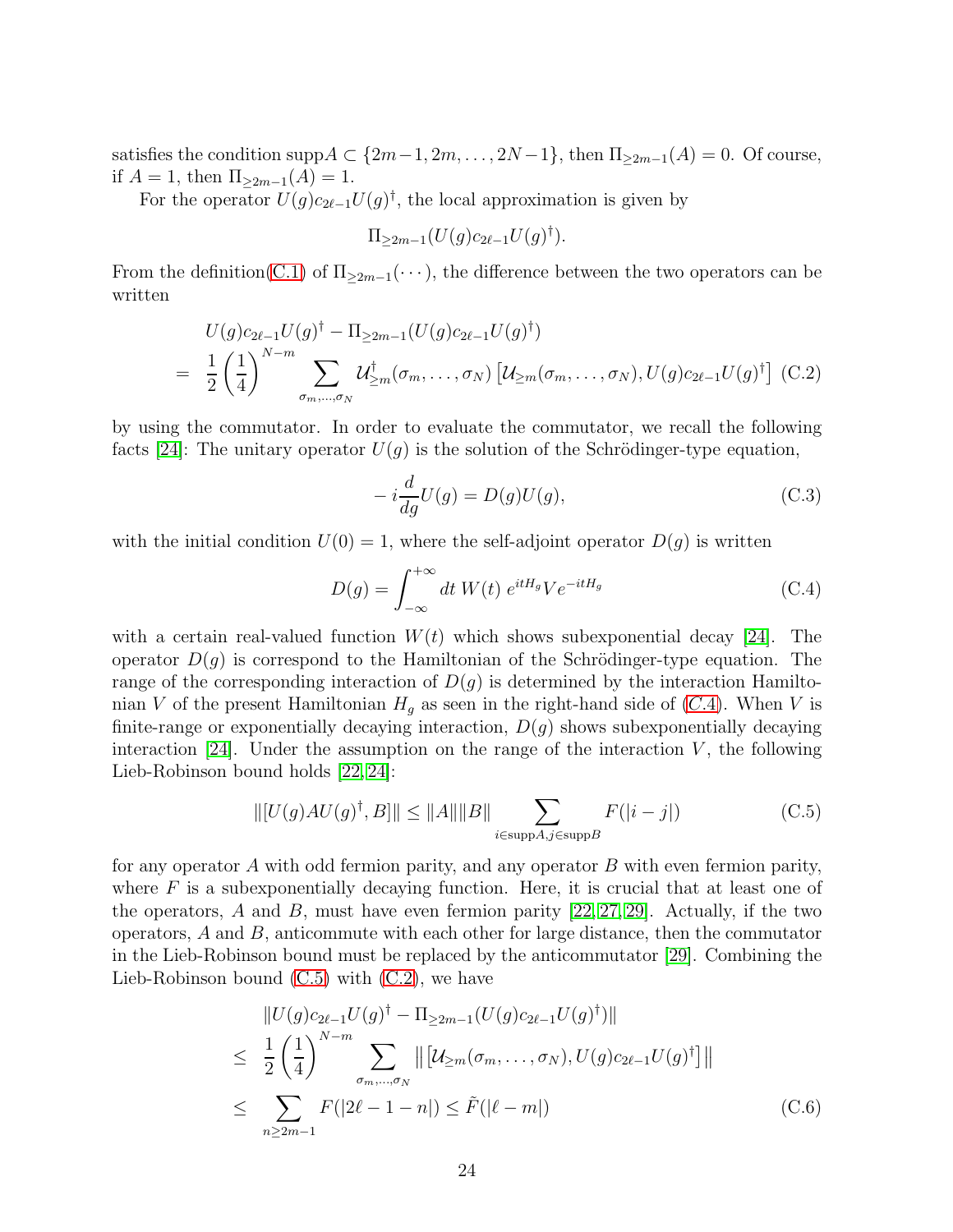for  $\ell \leq m$ , where we have used that the operator  $\mathcal{U}_{\geq m}(\sigma_m,\ldots,\sigma_N)$  has even fermion parity as mentioned above, and  $\tilde{F}$  is a subexponentially decaying function. This implies the locality of  $U(g)c_{2\ell-1}U(g)^{\dagger}$ . In fact, we have the local decomposition, [\[24\]](#page-26-0)

$$
U(g)c_{2\ell-1}U(g)^{\dagger} = \sum_{m=1}^{\infty} \Delta_m(c_{2\ell-1}),
$$
\n(C.7)

where

$$
\Delta_1(c_{2\ell-1}) = \Pi_{\geq 1}(U(g)c_{2\ell-1}U(g)^{\dagger}),
$$

and

$$
\Delta_m(c_{2\ell-1}) = \Pi_{\geq 2m-1}(U(g)c_{2\ell-1}U(g)^{\dagger}) - \Pi_{\geq 2m-3}(U(g)c_{2\ell-1}U(g)^{\dagger})
$$

for  $m \geq 2$ . From the above bound [\(C.6\)](#page-23-3), one has

$$
\|\Delta_m(c_{2\ell-1})\| = \|\Pi_{\geq 2m-1}(U(g)c_{2\ell-1}U(g)^{\dagger}) - \Pi_{\geq 2m-3}(U(g)c_{2\ell-1}U(g)^{\dagger})\|
$$
  
\n
$$
\leq \|\Pi_{\geq 2m-1}(U(g)c_{2\ell-1}U(g)^{\dagger}) - U(g)c_{2\ell-1}U(g)^{\dagger}\|
$$
  
\n
$$
+ \|U(g)c_{2\ell-1}U(g)^{\dagger} - \Pi_{\geq 2m-3}(U(g)c_{2\ell-1}U(g)^{\dagger})\|
$$
  
\n
$$
\leq \tilde{F}(|\ell - m|) + \tilde{F}(|\ell - m + 1|)
$$

for a large m. This implies a subexponentially decay.

## <span id="page-24-0"></span>References

- <span id="page-24-1"></span>[1] A. Yu Kitaev, Unpaired Majorana fermions in quantum wires, Phys.-Usp. 44, 131 (2001).
- <span id="page-24-2"></span>[2] L. Fidkowski and A. Kitaev, Effects of interactions on the topological classification of free fermion systems, Phys. Rev. B  $81$ , 134509 (2010).
- [3] H. Katsura, D. Schuricht, M. Takahashi, Exact ground states and topological order in interacting Kitaev/Majorana chains, Phys. Rev. B 92, 115137 (2015).
- <span id="page-24-3"></span>[4] P. Fendley, Strong zero modes and eigenstate phase transitions in the XYZ/interacting Majorana chain, J. Phys. A: Math. Theor. 49 (30), 30LT01 (2016).
- <span id="page-24-4"></span>[5] P. Fendley, *Parafermionic edge zero modes in*  $\mathbb{Z}_n$ -*invariant spin chains*, J. Stat. Mech. P11020 (2012).
- [6] A. S. Jermyn, R. S. K. Mong, J. Alicea, and P. Fendley, Stability of zero modes in parafermion chains, Phys. Rev. B **90**, 165106 (2014).
- <span id="page-24-5"></span>[7] A. Alexandradinata, N. Regnault, Chen Fang, Matthew J. Gilbert, B. Andrei Bernevig, Parafermionic phases with symmetry-breaking and topological order, Phys. Rev. B 94, 125103 (2016).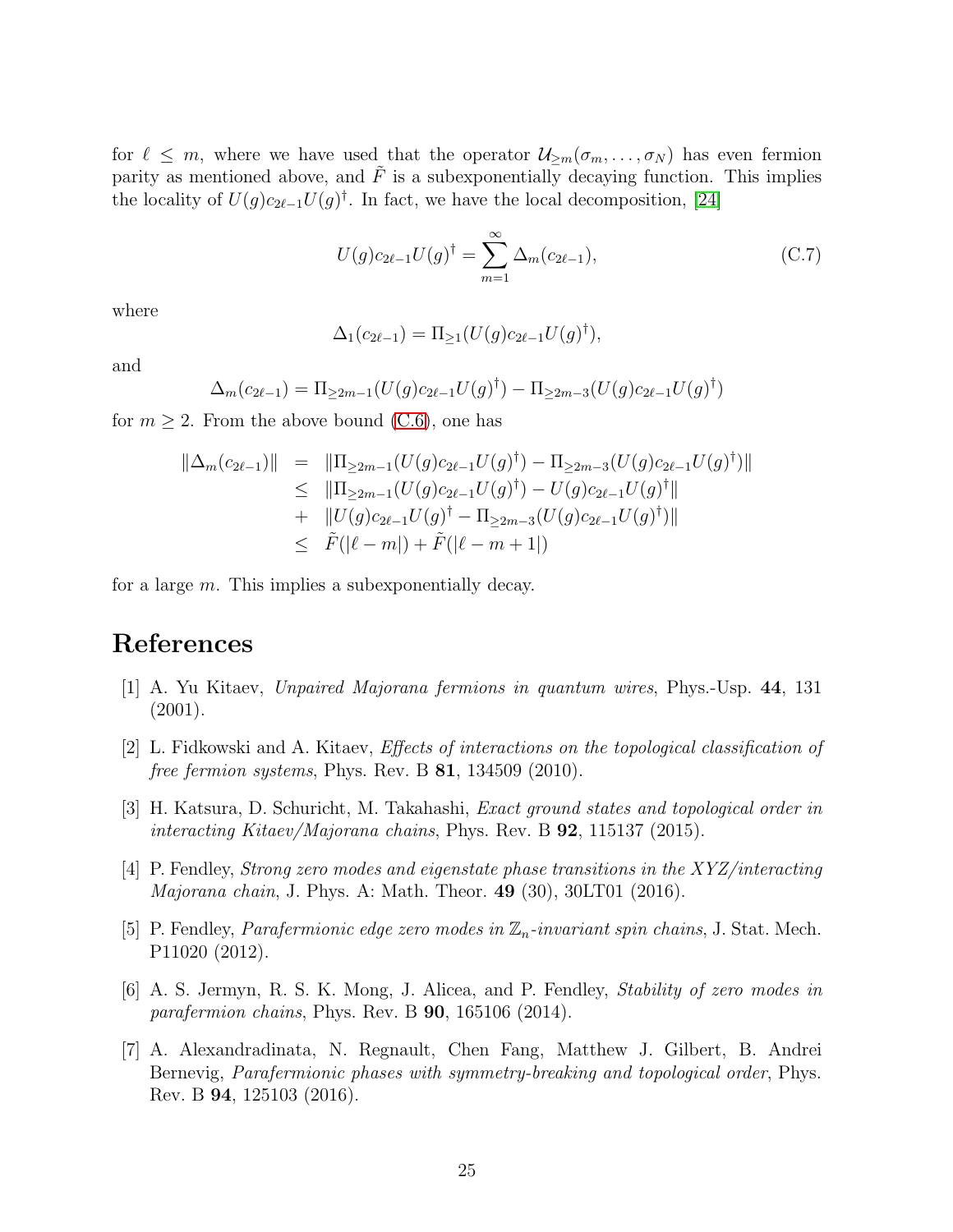- <span id="page-25-0"></span>[8] D. J. Yates, A. G. Abanov, A. Mitra, Lifetime of almost strong edge-mode operators in one dimensional, interacting, symmetry protected topological phases, Phys. Rev. Lett. **124**, 206803 (2020).
- <span id="page-25-2"></span><span id="page-25-1"></span>[9] D. J. Yates, A. G. Abanov, A. Mitra, Dynamics of almost strong edge modes in spin chains away from integrability, Phys. Rev. B 102, 195419 (2020).
- <span id="page-25-3"></span>[10] D. V. Else, P. Fendley, J. Kemp, C. Nayak, Prethermal Strong Zero Modes and Topological Qubits, Phys. Rev. X 7, 041062 (2017).
- [11] W.-T. Xu, G.-M. Zhang, Matrix product states for topological phases with parafermions, Phys. Rev. B 95, 195122 (2017).
- [12] W.-T. Xu, G.-M. Zhang, Classifying parafermionic gapped phases using matrix product states, Phys. Rev. B 97, 035160 (2018).
- [13] W.-T. Xu, G.-M. Zhang, Enriched classification of parafermionic gapped phases with *time reversal symmetry*, Phys. Rev. B  $97$ , 125135 (2018).
- [14] A. Chew, D. F. Mross, J. Alicea, Fermionized parafermions and symmetry-enriched Majorana modes, Phys. Rev. B 98, 085143 (2018).
- [15] A. Calzona, T. Meng, M. Sassetti, T. L. Schmidt, Z<sup>4</sup> parafermions in one-dimensional fermionic lattices, Phys. Rev. B 98, 201110 (2018).
- [16] R. W. Bomantara,  $\mathbb{Z}_4$  parafermion  $\pm \pi/2$  modes in interacting periodically driven superconducting chain, Phys. Rev. B **104**, 121410 (2021).
- [17] F. C. Alcaraz, R. A. Pimenta, Free-parafermionic  $Z(N)$  and free-fermionic XY quantum chains, Phys. Rev. E 104, 054121 (2021).
- <span id="page-25-4"></span>[18] J. Wouters, F. Hassler, H. Katsura, D. Schuricht Phase diagram of an extended parafermion chain, SciPost Phys. Core 5, 008 (2022).
- <span id="page-25-5"></span>[19] A. Rahmani, M. Franz, Interacting Majorana Fermions, Rep. Prog. Phys. 82, 084501 (2019).
- <span id="page-25-6"></span>[20] M. B. Hastings, The stability of free fermi Hamiltonians, J. Math. Phys. 60, 042201 (2019).
- <span id="page-25-9"></span>[21] W. De Roeck, and M. Salmhofer, Persistence of exponential decay and spectral gaps for interacting fermions, Commun. Math. Phys. **365**, 773–796 (2019).
- <span id="page-25-8"></span><span id="page-25-7"></span>[22] T. Koma, Stability of the Spectral Gap for Lattice Fermions, [arXiv:2005.04548.](http://arxiv.org/abs/2005.04548)
- [23] T. Kato, Perturbation Theory for Linear Operators, 2nd edn. (Springer, Berlin, Heidelberg, New York, 1980).